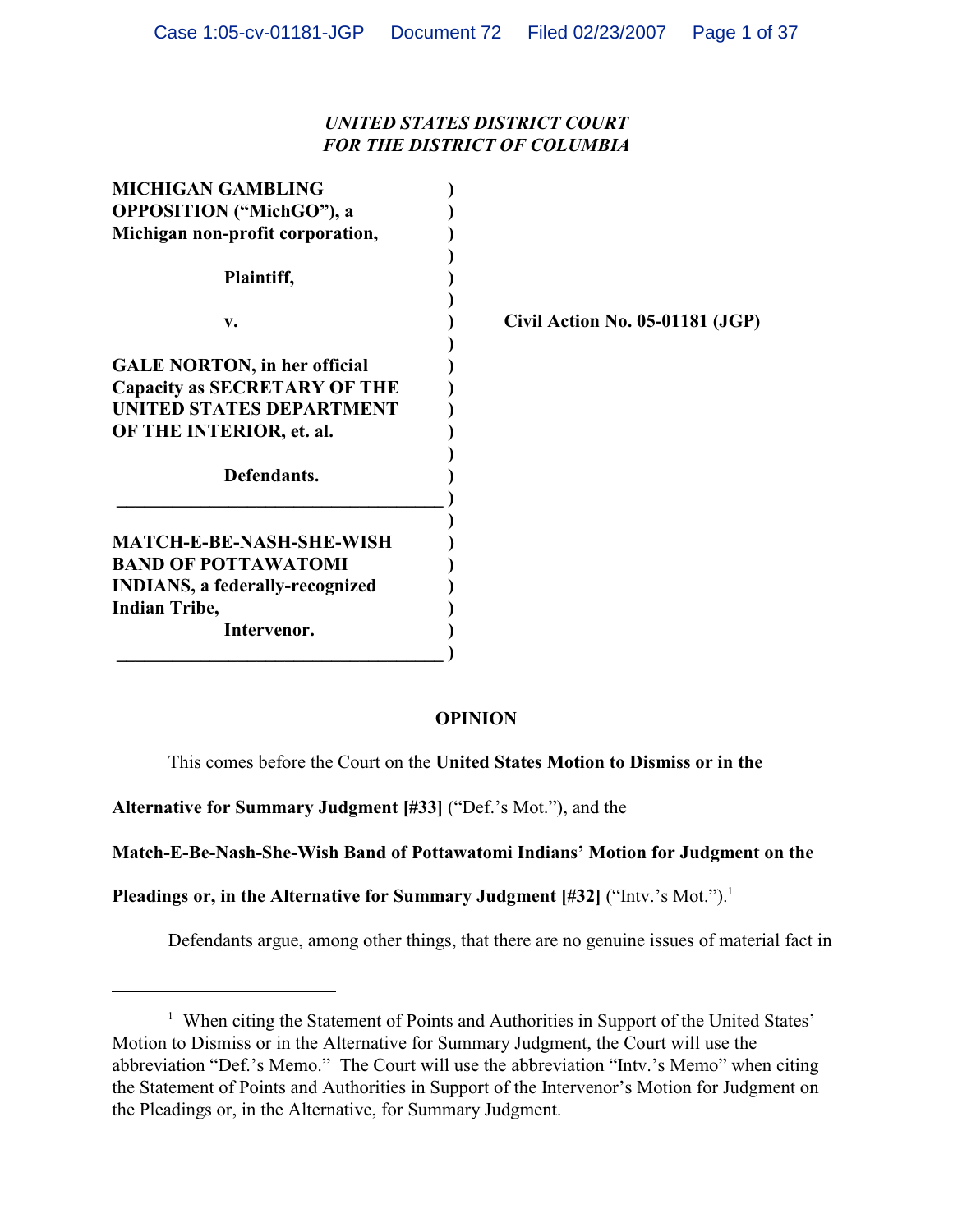dispute which merit this case proceeding to trial. Def.'s Memo, at 1. For nearly identical reasons, intervenor also argues for dismissal of the Complaint. Intv.'s Mot., at 2.

Plaintiff opposes the dispositive Motions on the following grounds:<sup>2</sup> "First," according to plaintiff, defendants' classification of the proposed casino site as an "initial reservation" is inconsistent with the requirements imposed by the Indian Gaming Regulatory Act ("IGRA"), 25 U.S.C. §§ 2701 et seq. Pl.'s Opp., at 1. "Second," plaintiff argues that defendants have violated the National Environmental Policy Act ("NEPA"), 42 U.S.C. §§ 4321 et seq. by failing to issue an environmental impact statement ("EIS"), and instead issuing a finding of no significant impact ("FONSI"). *Id*. "Third," plaintiff argues that defendants cannot legally authorize Class III gaming because they have not yet secured a tribal-state gaming compact. *Id*. at 2. And fourth, plaintiff argues that "Defendants have no constitutionally valid authority on which to acquire land in trust for [intervenor]." *Id*.

Having considered the dispositive Motions, plaintiff's Opposition, the Replies thereto, and the entire record, the Court concludes that plaintiff has raised no genuine issues of material fact and defendants and intervenor are entitled to judgment as a matter of law. A full explanation of the Court's conclusions follows.

### **BACKGROUND**

This dispute arises from defendants' decision to place two parcels of land ("Bradley

Plaintiff opposes both dispositive Motions within the same pleading. *See generally* <sup>2</sup> Michgo's Combined Statement of Points and Authorities in Opposition to Federal Defendants' and the Gun Lake Band's Motions to Dismiss or in the Alternative for Summary Judgment [#50] ("Pl.'s Opp."). Accordingly, the Court addresses both dispositive Motions within this Opinion.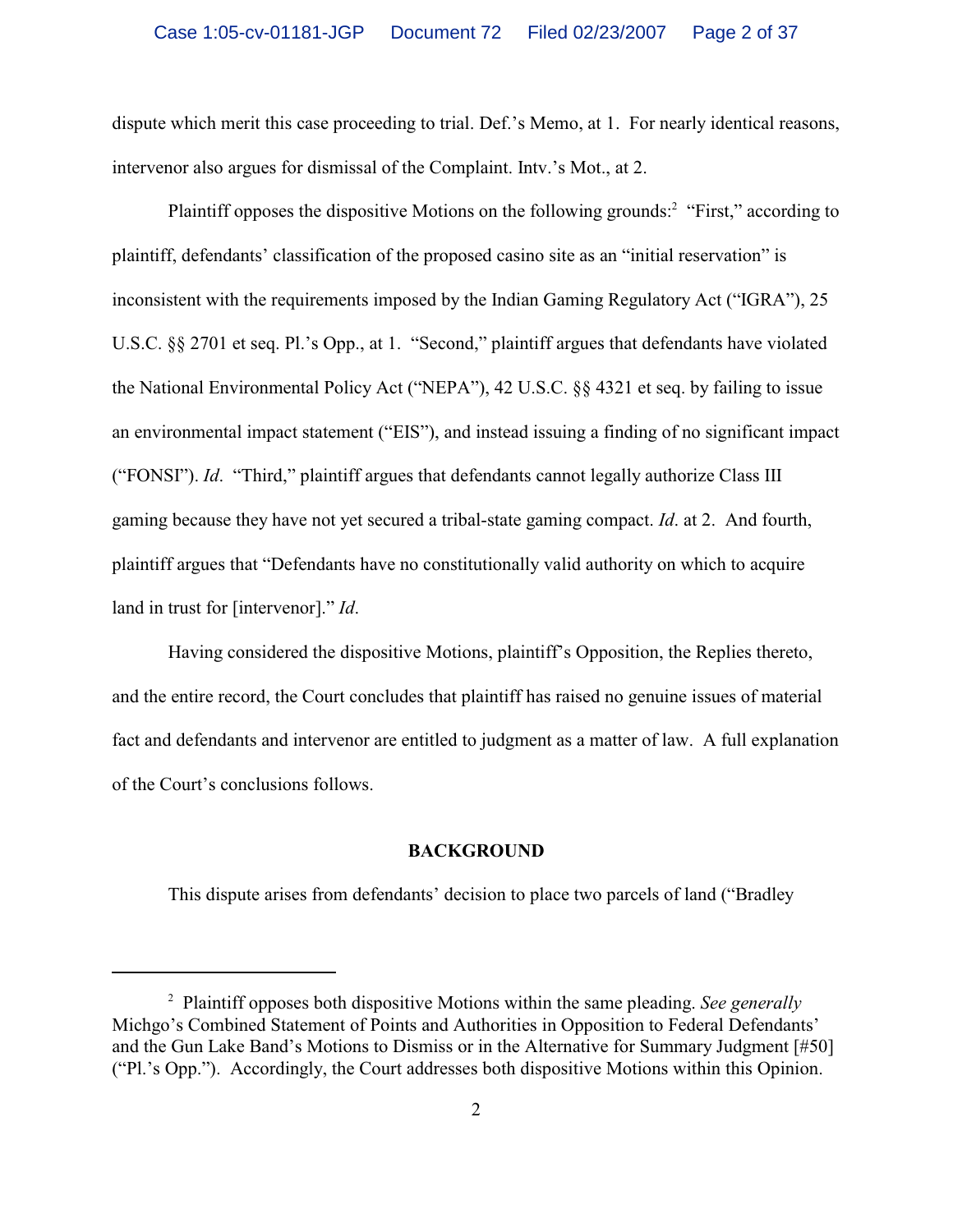Property" $)^3$  into trust for intervenor which intervenor contends is vital to its economic development, self determination and economic sufficiency. Motion to Intervene [#7] ("Mot. to Intv."), at 2; Def.'s Memo, at 1. Intervenor expects that the Bradley Property, which is located "approximately 25 miles from Kalamazoo and approximately 30 miles from the City of Grand Rapids" in Wayland Township, Michigan, will bring a large number of jobs and income to its approximately 300 members if converted into a casino.<sup>4</sup> Intv.'s Answer, at  $\P$  69. Moreover, intervenor expects that the Bradley Property will "attract an average of approximately 8,500 visitors per day, and that approximately 1,800 people will be employed at the facility." *Id.* at ¶ 60.

On August 23, 1999, intervenor, descendants of an Indian tribe who lived in a village

near the present-day City of Kalamazoo, Michigan in the late 1700's, gained official recognition

Answer of Intervenor Match-E-Be-Nash-She-Wish Band of Pottawatomi Indians [#19] ("Intv.'s

Answer"), at ¶ 27 (internal quotation marks omitted); *see also* Complaint, at ¶ 27.

 $4$  Defendants assert that the "tribe resides in an area that  $\dots$  [suffers] six times the unemployment rate of the rest of the area." Oral Argument Transcript ("Tr. Oral Arg."), at 21.

<sup>&</sup>lt;sup>3</sup> The Bradley Property, according to intervenor,

is nearly 200,000 square feet, [and] . . . the precise footage of the existing warehouse and factory building that will be converted to the proposed gaming complex is 193,424 square feet. . . . [T]he facility includes gaming space, two casual dining restaurants, a buffet-style restaurant, two fast food outlets, some retail space, a sports bar, an entertainment lounge, office space, and parking space. . . . [T]he specific size of the gaming area is 98,879 square feet, and the actual number of parking spaces will total 3,352, including 17 spaces for buses and 26 for Recreational Vehicles.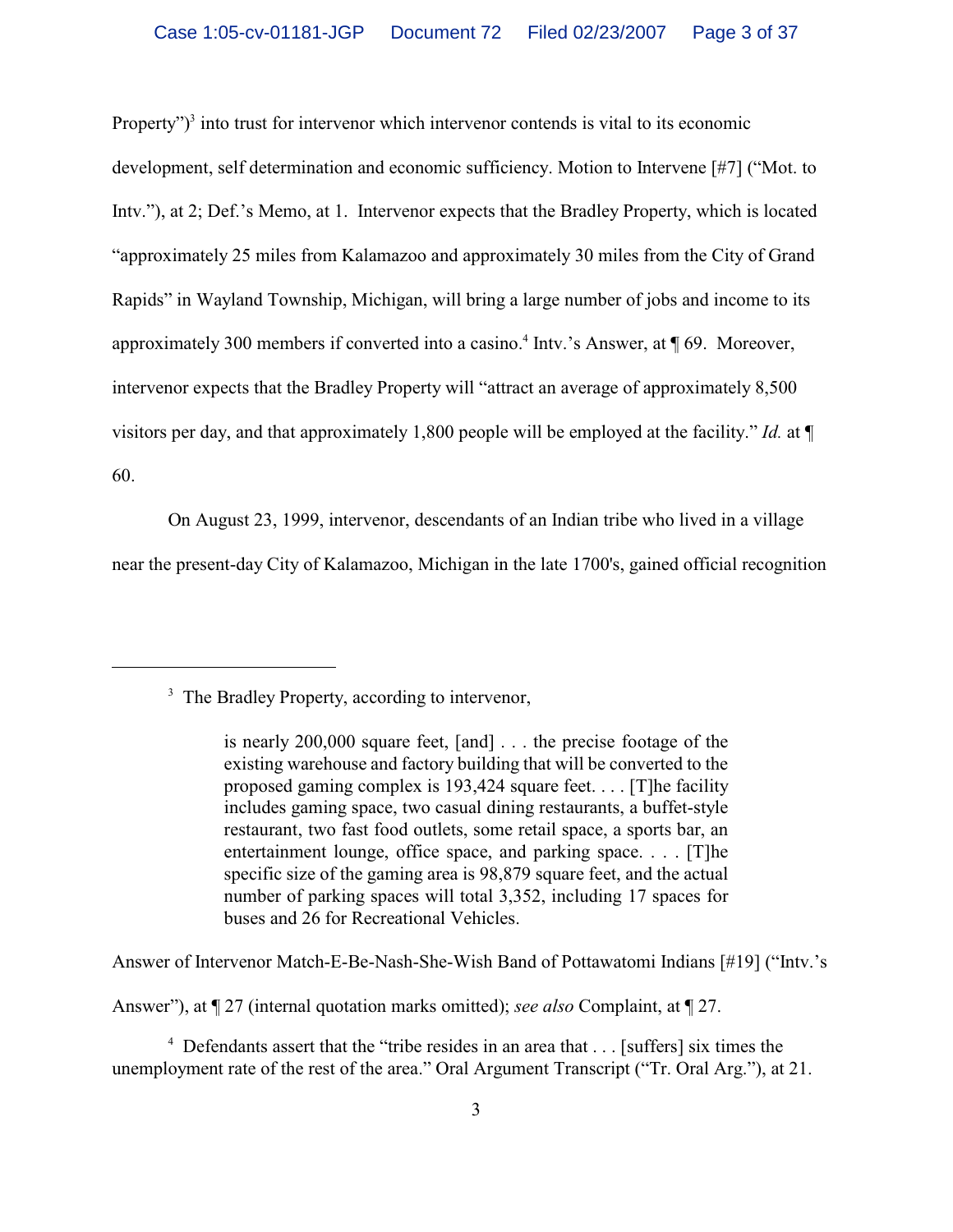from defendants, the U.S. government.<sup>5</sup> 63 Fed. Reg. 56936 ("Final Determination to Acknowledge the Match-e-be-nash-she-wish Band of Pottawatomi Indians of Michigan"). Intervenor submitted an application to defendants for a proposed casino on August 7, 2001, seeking to have defendants take into trust the 147-acre Bradley Property. Complaint, at  $\P$  6; Pl.'s Opp., at 2. Defendants prepared and issued a FONSI on February 27, 2004, based on an Environmental Assessment ("EA") that defendants published in December 2003. Intv.'s Answer, at ¶¶ 3, 52; Complaint, at ¶ 3. Publication of the EA was preceded by a seventy-five day public comment period. Intv.'s Memo, at 6. Defendants then issued a notice of their intent to take the Bradley Property into trust on May 13, 2005. Pl.'s Opp., at 4.

On June 13, 2005, plaintiff, a Michigan non-profit corporation that opposes the proliferation of gambling venues, filed the Complaint alleging that defendants have violated IGRA, NEPA and the Constitution's non-delegation doctrine. Complaint, at ¶¶ 1, 4, 12. The Court heard oral argument on the dispositive Motions on November 29, 2006.

## **STANDARD OF REVIEW**

<sup>&</sup>lt;sup>5</sup> Collectively, defendants are the Secretary of the Interior, the Bureau of Indian Affairs ("BIA"), and the National Indian Gaming Commission ("NIGC"). The BIA is an administrative agency which falls under the authority of the Secretary of the Interior. *Lincoln v. Vigil*, 508 U.S. 182, 185, 113 S. Ct. 2024 (1993). The NIGC, an agency "charged with the development of regulations and administrative enforcement of IGRA[,]" *United States v. Seminole Nation of Okla.*, 321 F.3d 939, 941 (10th Cir. 2002) (citing 25 U.S.C. §§ 2705, 2706), was also instrumental in helping shape many of the administrative findings in this case. *E.g.*, Intv.'s Answer, at ¶ 27 ("The Tribe admits that the NIGC has concluded that gaming will be permitted on the land once it is taken into trust as the Tribe's initial reservation under IGRA."). Under the law, federal recognition means that a "tribe shall be considered a historic tribe and shall be entitled to the privileges and immunities available to other federally-recognized historic tribes by virtue of their government-to-government relationship with the United States." 25 C.F.R. § 83.12(a).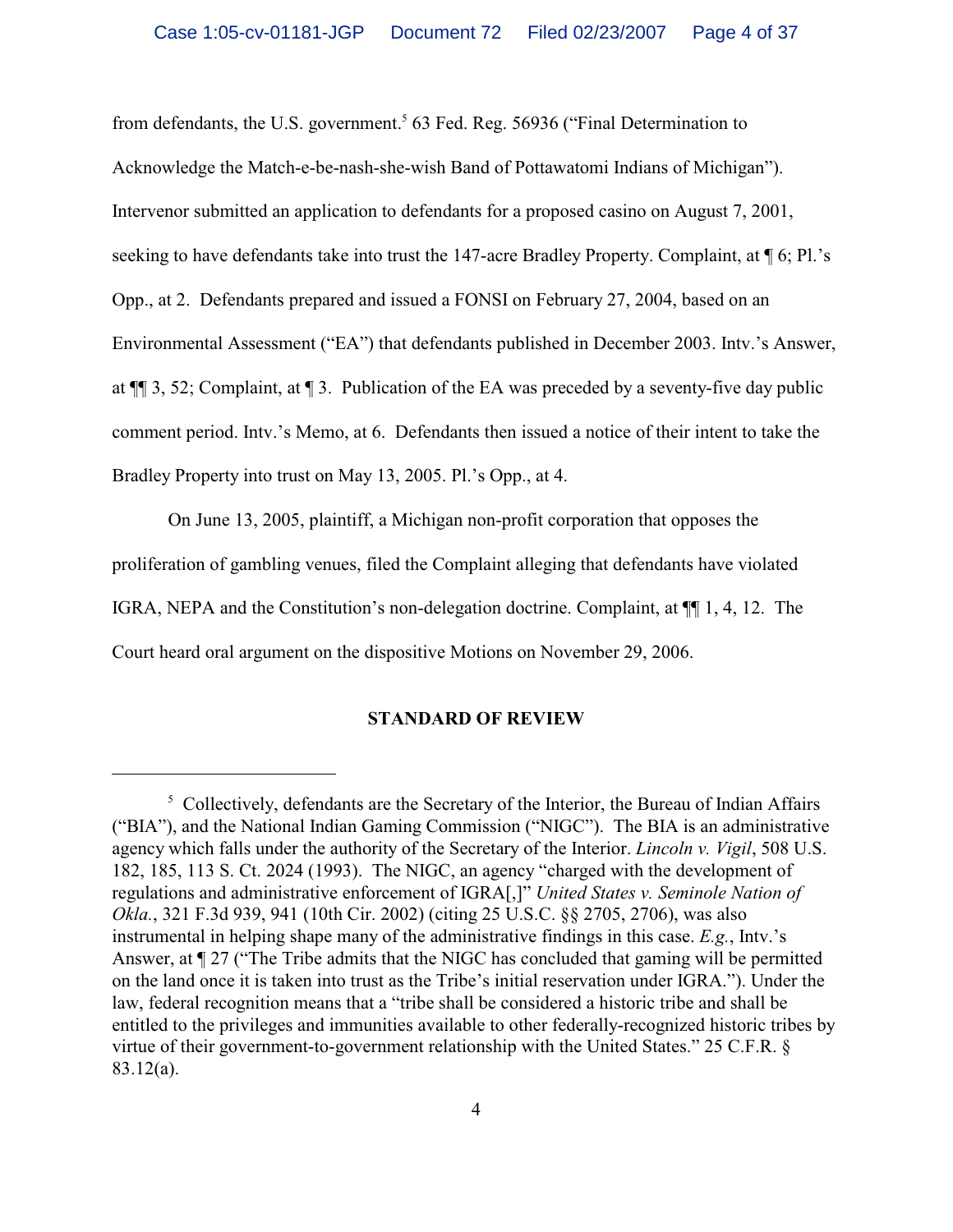### **I. Motion to Dismiss**

Dismissal is appropriate when considering a motion to dismiss only when the moving party has established that the non-moving party can prove no facts in support of its claims which entitles it to relief. *Bell v. Exec. Comm. of the United Food & Commer. Workers Pension Plan for Emples.*, 191 F. Supp. 2d 10, 15 (D.D.C. 2002) (citing *In re Swine Flu Immunization Products Liability Litigation*, 279 U.S. App. D.C. 366, 880 F.2d 1439, 1442 (D.C. Cir. 1989) (in turn citing Fed. R. Civ. P. 12(b)(6)). Generally, a complaint need only contain "a short and plain statement that [provides] the defendant fair notice of what the plaintiff's claim is and the grounds upon which it rests." *Dura Pharm., Inc. v. Broudo*, 544 U.S. 336, 346, 125 S. Ct. 1627 (2005) (citation omitted). "[T]he allegations of the complaint should be construed favorably to the pleader." *Aerovias De Mex., S.A. De C.V. v. Nat'l Mediation Bd.*, 211 F. Supp. 2d 1 (D.D.C. 2002). That is, a plaintiff's allegations of fact must be accepted by the Court as true and all reasonable inferences should be construed in the plaintiff's favor. *Marshall County Health Care Auth. v. Shalala*, 300 U.S. App. D.C. 263, 988 F.2d. 1221, 1225 (D.C. Cir. 1993). "If the court considers matters outside the pleadings before it in a  $12(b)(6)$  motion, the above procedure will automatically be converted into a Rule 56 summary judgment procedure." *Mortensen v. First Federal Sav. & Loan Asso.*, 549 F.2d 884, 891 (3d Cir. 1977) (citing 5 C. Wright and A. Miller, Federal Practice and Procedure § 1350 (1969)). A court "will not accept unsupported conclusions, unwarranted inferences, or sweeping legal conclusions cast in the form of factual allegation" when addressing a motion to dismiss for failure to state a claim. *Kelley v. Edison Twp.*, 2006 U.S. Dist. LEXIS 23510, at \*15 (D.N.J. April 25, 2006) (citation omitted).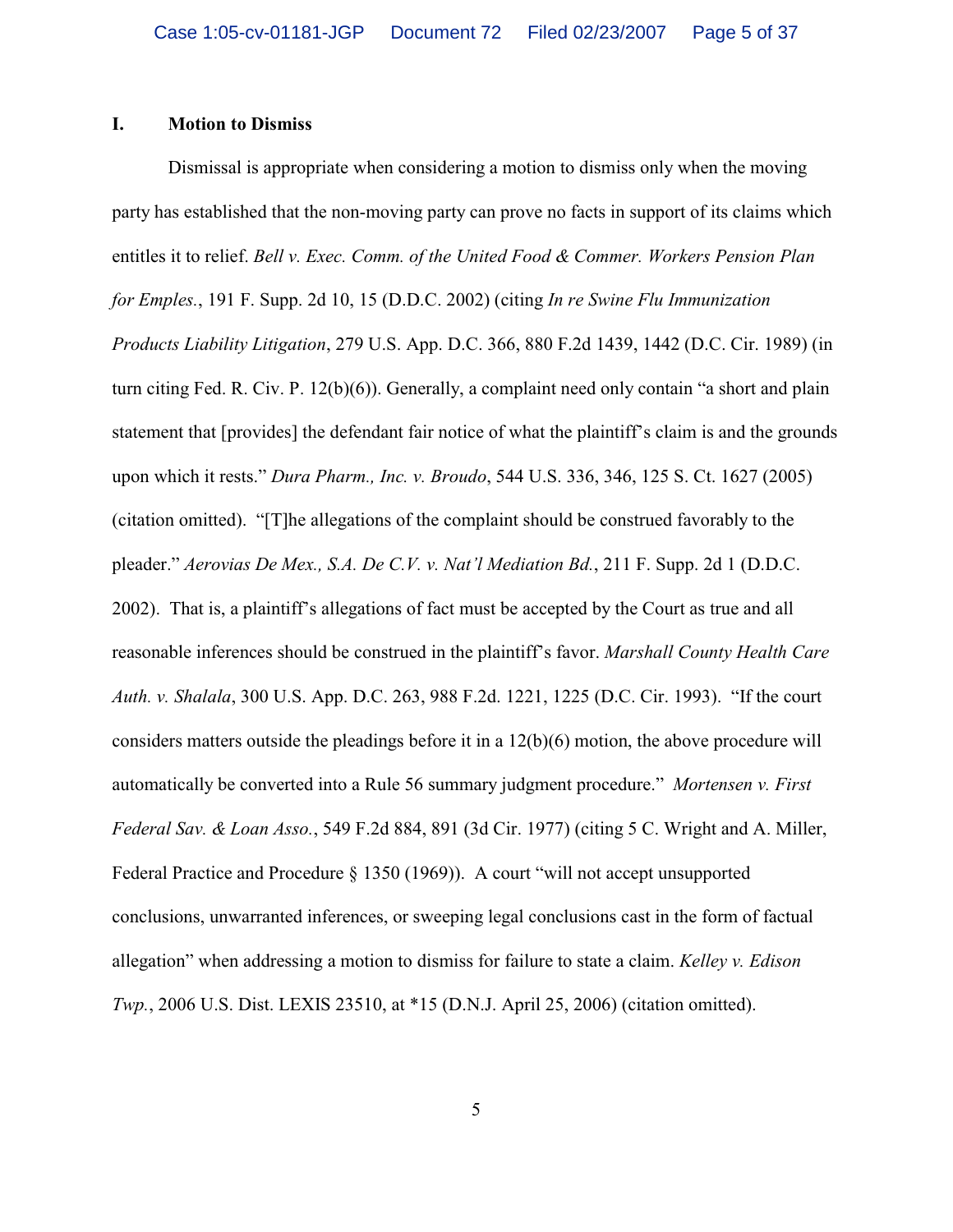### **II. Motion for Judgment on the Pleadings**

A motion for judgment on the pleadings is virtually identical to a motion to dismiss for failure to state a claim. *Cleveland v. Caplaw Enters.*, 448 F.3d 518, 521 (2d Cir. 2006) (citation omitted). Under this legal standard as well, "the court must accept as true the complaint's factual allegations and draw all inferences in the plaintiff's favor." *Id*. (quoting *Karedes v. Ackerley Group, Inc.*, 423 F.3d 107, 113 (2d Cir. 2005) (other citations and internal quotation marks omitted)). "A complaint should not be dismissed on the pleadings unless it appears beyond doubt that the plaintiff can prove no set of facts in support of his claim which would entitle him to relief." *Id*. (citations omitted).

## **III. Motion for Summary Judgment**

A court should grant a motion for summary judgment only when it determines that "reasonable jurors could [not] find by a preponderance of the evidence that the plaintiff is entitled to a verdict[.]" *Griffin v. Acacia Life Ins. Co*., 151 F. Supp. 2d 78, 79-80 (D.D.C. 2001) (citing *Anderson v. Liberty Lobby, Inc*., 477 U.S. 242, 248, 106 S. Ct. 2505 (1986)). A court should dismiss the case under this standard "when evidence on file shows that there is no genuine issue as to any material fact and that the moving party is entitled to a judgment as a matter of law." *Id*. (citations and internal quotation marks omitted).

> [A] genuine dispute about material facts exists if the evidence is such that a reasonable jury could return a verdict for the nonmoving party. If the evidence is merely colorable, or is not significantly probative, summary judgment may be granted.

> While a nonmovant is not required to produce evidence in a form that would be admissible at trial, *the evidence still must be capable of being converted into admissible evidence*. Otherwise, the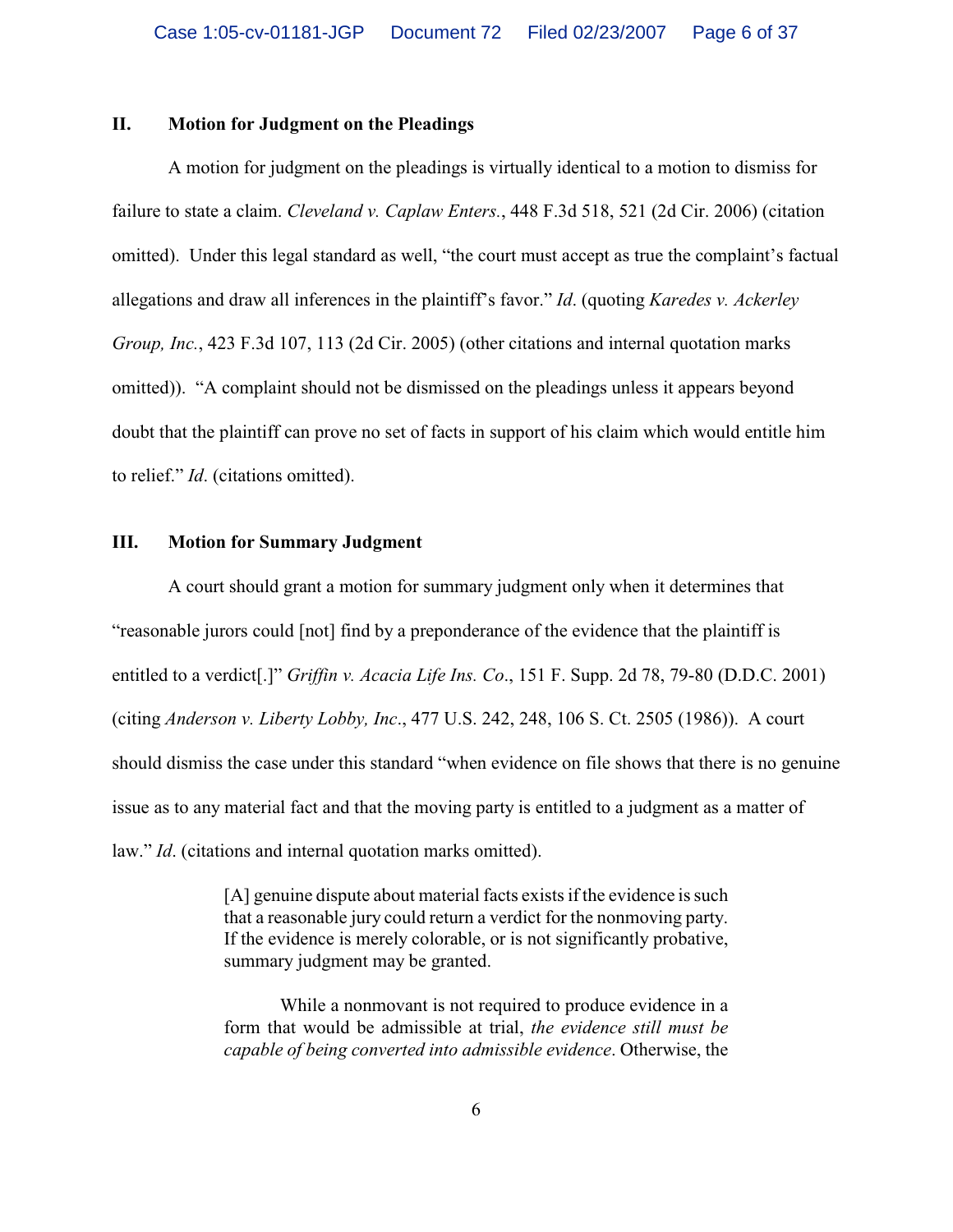objective of summary judgment -- to prevent unnecessary trials - would be undermined.

*Id*. at 80 (internal citations, alterations and quotation marks omitted) (emphasis added). As with the preceding motions, "[w]hen ruling on a motion for summary judgment, [] Court[s] must view the evidence in the light most favorable to the non-moving party." *Worth v. Jackson*, 377 F. Supp. 2d 177, 180-81 (D.D.C. 2005) (citing *Bayer v. United States Dep't of Treasury*, 294 U.S. App. D.C. 44, 956 F.2d 330, 333 (D.C. Cir. 1992)). Notwithstanding, "the non-moving party cannot rely on mere allegations or denials . . . , but . . . must set forth specific facts showing that there [are] genuine issues for trial." *Id*. (citation and internal quotation marks omitted) (alterations in original).

### **ANALYSIS**

## **I. Classification of the Bradley Property as "Initial Reservation"**

The Court first addresses plaintiff's claim that defendants' classification of the Bradley Property as an "initial reservation" violates the statutory limitations imposed by IGRA on Indian tribes engaged in gaming activities. Complaint, at ¶ 6. Defendants and intervenor argue that plaintiff has misread IGRA. Intv.'s Memo, at 45; Def.'s Memo, at 40.

"Congress' central purpose in enacting IGRA was to provide a statutory basis for the operation of gaming by Indian tribes as a means of promoting tribal economic development, self-sufficiency, and strong tribal governments." *Chickasaw Nation v. United States*, 534 U.S. 84, 99, 122 S. Ct. 528 (2001) (citation and internal quotation marks omitted). Under the judicial review section of the statute, final administrative decisions are to be appealed to federal district courts pursuant to the Administrative Procedure Act. *United States ex rel. St. Regis Mohawk*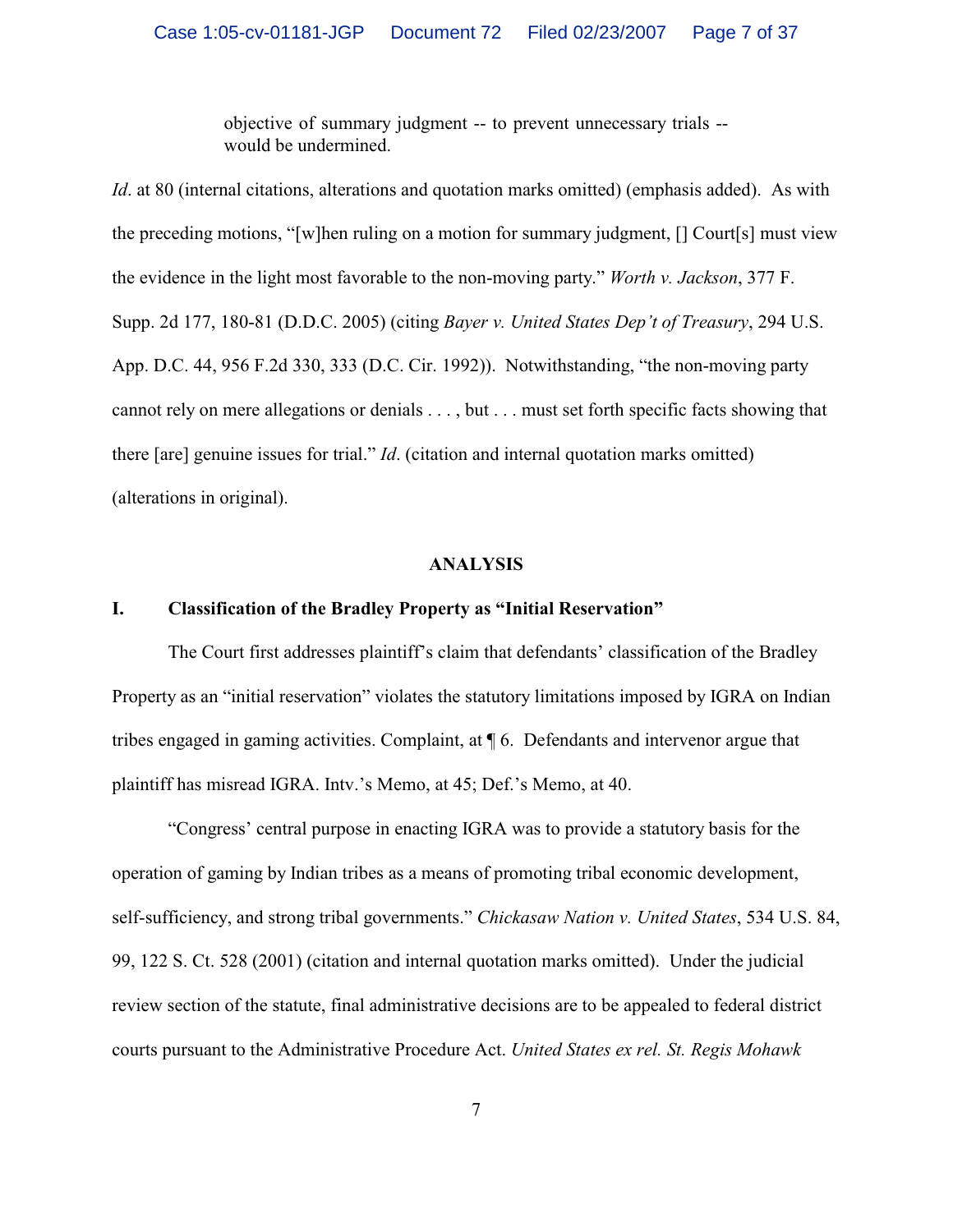*Tribe v. President R.C.-St. Regis Mgmt. Co.*, 451 F.3d 44, 48 (2d Cir. 2006). Section 20 of IGRA states that "gaming is not permitted on Indian land taken into trust by the Secretary after IGRA's effective date, October 17, 1988, unless[,]" *inter alia*, the "land[ is] taken into trust as part of . . . the *initial reservation* of an Indian tribe acknowledged by the Secretary[.]<sup>" *City of*</sup> *Roseville v. Norton*, 358 U.S. App. D.C. 282, 348 F.3d 1020, 1024 (D.C. Cir. 2003) (citing 25 U.S.C.  $\S 2719(b)(1)(B)(ii)$  (internal quotation marks omitted) (emphasis added)).

Here, plaintiff reads the term "reservation" as provided within  $\S 20$  of IGRA to "refer. If to land set aside under federal protection **for the residence** of tribal Indians, regardless of origin.'" Pl.'s Opp., at 10 (quoting Felix S. Cohen, *Federal Indian Law* 34 (1982 ed.) (emphasis in original)). Plaintiff argues that this is the only logical interpretation since the term "reservation" is not defined in IGRA. *Id.* at 9. Principally, plaintiff relies on *Sac and Fox Nation of Missouri v. Norton*, 240 F.3d 1250 (10th Cir. 2001) in support of its position, which concluded that (1) the Secretary of the Interior lacked authority to interpret the term "reservation," and therefore (2) the court owed "no deference" – typically referred to as *Chevron* deference – to the Secretary's interpretation. 240 F.3d 1250, 1265 (10th Cir. 2001) (referencing *Chevron, U.S.A., Inc. v. NRDC, Inc.*, 467 U.S. 837, 844, 104 S. Ct. 2778 (1984)). The *Sac and Fox* court then concluded that the interpretation that a "reservation" must include housing to be legally defined as such was "the

<sup>&</sup>lt;sup>6</sup> Plaintiff asserts that a *two-step process* must be undertaken before intervenor can engage in gaming on the Bradley Property. Pl.'s Opp., at 10 ("Where none of these exceptions is available, gambling is permitted on offreservation sites **only** by way of a two-step approval process in which DOI and the State's governor concur that the casino 'would not be detrimental to the surrounding community.'" (quoting 25 U.S.C. § 2719(b)(1)(A) (emphasis in original)). Notwithstanding, because the Court concludes that the Bradley Property meets the "initial reservation" exception under § 20 of IGRA, the two-step process is not triggered in this case. *See* 25 U.S.C. § 2719(b)(1)(B)(ii).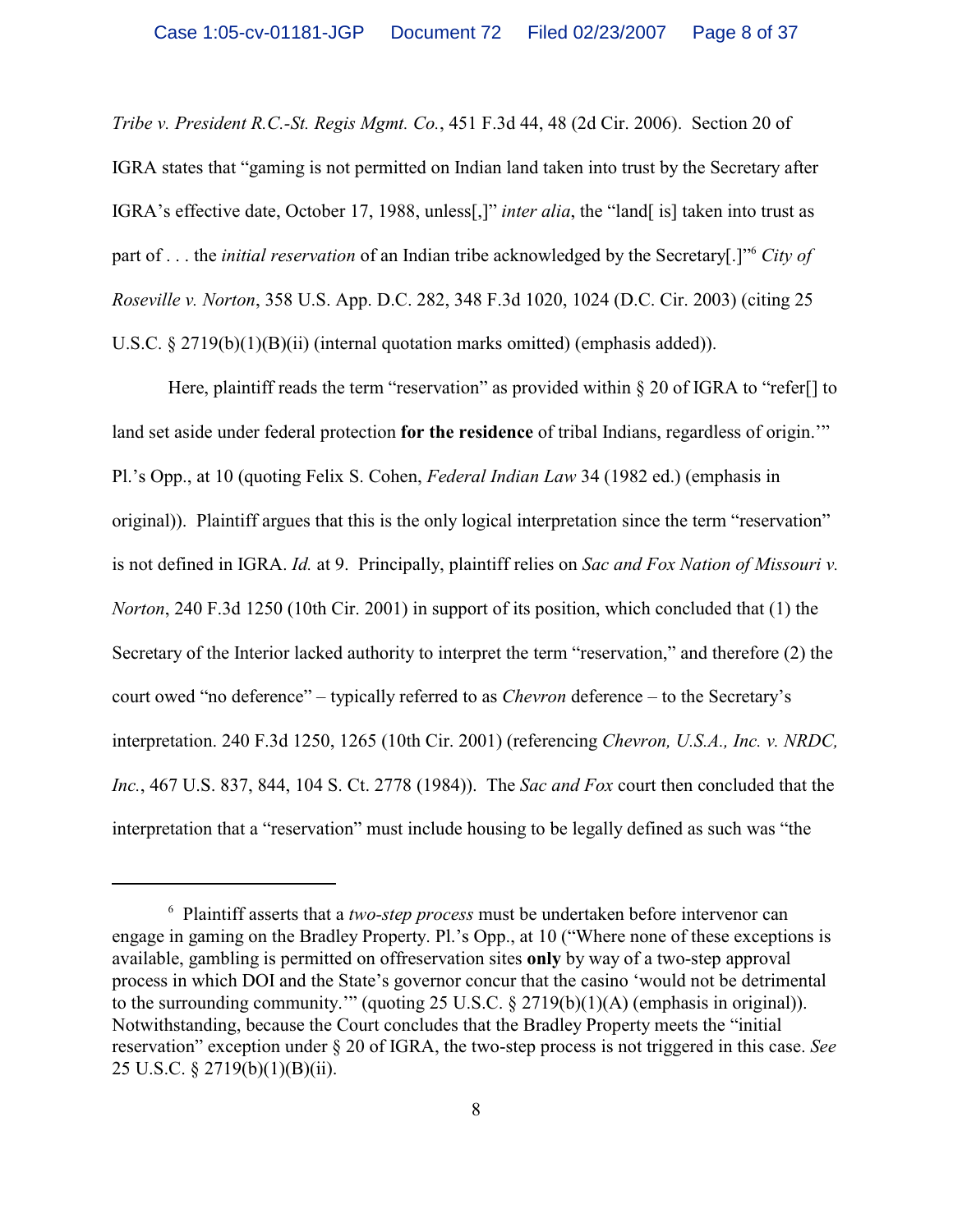one *Congress intended* to adopt when it enacted IGRA." *Id*. at 1267 n.19 (emphasis added).

Were this Court to instead accept defendants' position that land may qualify as a "reservation" without including housing, plaintiff argues that the Bradley Property cannot be intervenor's "initial" reservation because intervenor had at least one federally recognized reservation in the past. Pl.'s Opp., at 25-26 (citing AR 1986; AR 2033).<sup>7</sup>

#### **A. Whether Land Used for Gaming must Also Be Used for Housing**

It is indeed settled law that Congress did not define the term "reservation" within IGRA. *Arizona Pub. Serv. Co. v. EPA*, 341 U.S. App. D.C. 222, 211 F.3d 1280, 1293 (D.C. Cir. 2000). Despite this fact, "almost immediately" following the ruling in *Sac and Fox*, "Congress *rebuked the decision . . .* , enacting legislation stating that the authority to determine whether land is a 'reservation' was *delegated to the Secretary* as of the effective date of IGRA." *City of Roseville*, 348 F.3d at 1029 (citing Pub. L. No. 107-63, § 134 (2001) (emphasis added)). Pursuant to the <sup>8</sup> holding in *City of Roseville*, and in light of § 134, which Congress *did not limit* to the "restored lands" exception within § 20 of IGRA, the Secretary's interpretation of the term "reservation" is owed *Chevron* deference.

The court in *Citizens Exposing Truth About Casinos v. Norton*, 2004 U.S. Dist. LEXIS 27498 (D.D.C. April 23, 2004) ("*CETAC*") reached a similar conclusion, explaining that

> there appears to be no statutory or regulatory requirement that land must contain housing in order for the Secretary to proclaim it a reservation under the IRA and for it to qualify as an initial reservation

 $\alpha$ <sup>7</sup> The abbreviation "AR" is used when citing to the administrative record.

<sup>&</sup>lt;sup>8</sup> The holding in *City of Roseville* addresses the "restored lands" exception within  $\S$  20. Here, the Court addresses the "initial reservation" exception.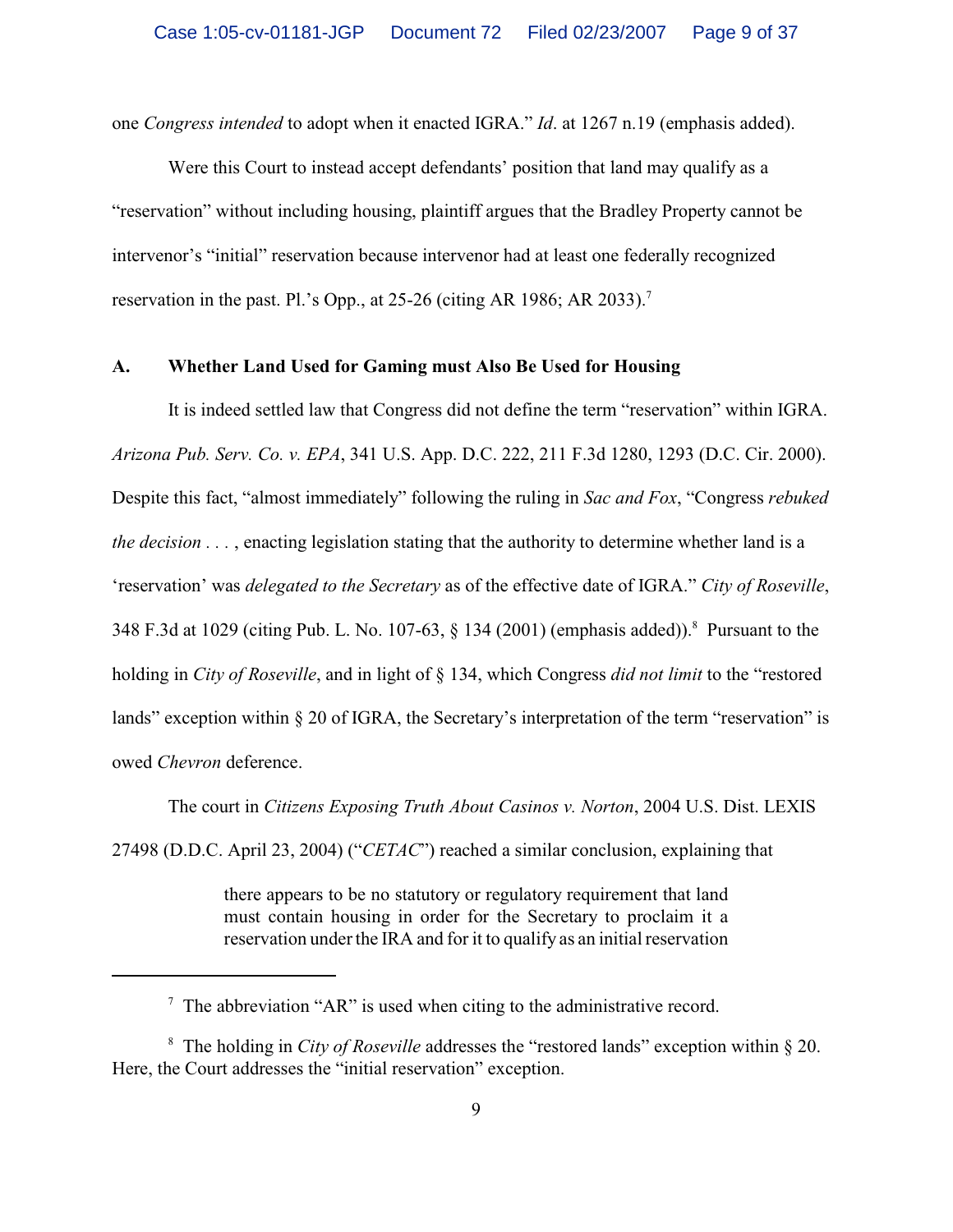under IGRA. When taking property into trust, the Secretary acts pursuant to the IRA, not . . . the IGRA, and regulations promulgated under the IRA define a reservation as "that area of land over which the tribe is recognized by the United States as having governmental jurisdiction." 25 C.F.R. § 151.2(f). It is altogether reasonable, therefore, for the Secretary to adopt the definition of reservation contained in the regulations promulgated pursuant to the statute under which she acts. *The Court concludes that the Secretary has authority to interpret the phrase "initial reservation" as she has done.*

2004 U.S. Dist. LEXIS 27498, at \*15 (D.D.C. April 23, 2004) (internal citation omitted)

(emphasis added). $9$  As in *CETAC*, this Court concludes that because there has been a

congressional delegation of authority to the administrative agency to interpret § 20 of IGRA, and

defendants' interpretation of the term "reservation" is not demonstrably arbitrary, capricious, or

contrary to the statue<sup>10</sup>, the Court "must accept" the agency's interpretation that the term

"reservation" does not include a housing requirement. *See Sac and Fox*, 240 F.3d at 1261. Also,

the Indian Canon of statutory construction supports the Court's conclusion, pursuant to which

*Hughes River Watershed Conservancy v. Johnson*, 165 F.3d 283, 287-88 (4th Cir. 1999) (internal citations omitted) (emphasis added).

 $\degree$  The purpose of the Indian Reorganization Act ("IRA"), 25 U.S.C. § 461 et seq. is "to rehabilitate the Indian's economic life and to give him a chance to develop the initiative destroyed by a century of oppression and paternalism." *Mescalero Apache Tribe v. Jones*, 411 U.S. 145, 152, 93 S. Ct. 1267 (1973) (quoting H.R.Rep. No. 1804, 73d Cong., 2d Sess., 6 (1934)).

 $10$  The arbitrary and capricious standard has been defined this way:

An agency's rule would be arbitrary and capricious if the agency relied on factors that Congress has not intended it to consider, entirely failed to consider an important aspect of the problem, offered an explanation for its decision that runs counter to the evidence before the agency, or is so implausible that it could not be ascribed to a difference in view or the product of agency expertise. [] Although our inquiry into the facts is to be searching and careful, *this court is not empowered to substitute its judgment for that of the agency*. []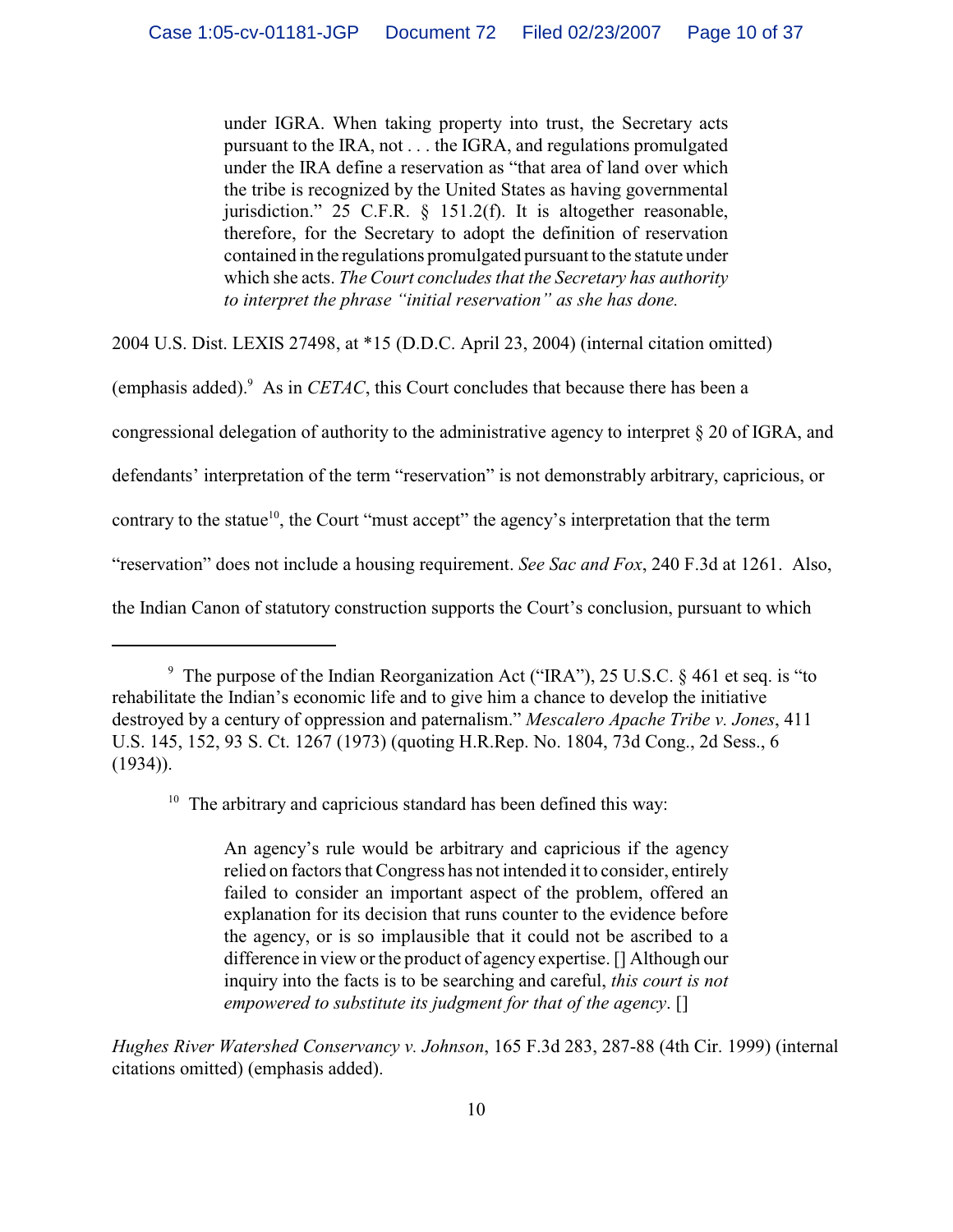"[t]he Supreme Court has on numerous occasions noted that *ambiguities in federal statutes are to*

*be read liberally in favor of the Indians* . . . ." *City of Roseville*, 348 F.3d at 1032 (citing *County*

*of Yakima v. Confederated Tribes & Bands of Yakima Indian Nation*, 502 U.S. 251, 269, 112 S.

Ct. 683 (1992) (other citation omitted) (emphasis added)).<sup>11</sup> Plaintiff's argument therefore fails.

# **B. Whether the Bradley Property Is an "Initial Reservation"**

Plaintiff alternatively argues that the Bradley Property is not an "initial" reservation

because intervenor had at least one reservation in the past. Pl.'s Opp., at 25-26. Plaintiff further

expounded upon its position at oral argument:

[T]he problem for the government and the tribe here is that it is undisputed that the tribe has previously had at least one federal reservation near the Kalamazoo area. They had a three-mile reserve and they may have had more. They've contended that they've had more than one but they've at least had one.

And so this is admitted in the tribe's application in several places. [Plaintiff directs] the court to AR 1986 and AR 2033.

Tr. Oral Arg., at 46.

In contrast, defendants state:

[T]he two [] reservations that Plaintiff refers to are actually the same 3-mile parcel in Kalamazoo, Michigan . . . . [which] Plaintiff also fails to point out . . . was ceded by the Potawatomi to the United States in the Treaty of 1827.

Def.'s Reply, at 18 (citing AR 1986, 2033). Defendants insist that the 3-mile parcel in question

<sup>&</sup>lt;sup>11</sup> Cf. Arizona Pub. Serv. Co., 211 F.3d at 1293 ("[T]he term 'reservation' has no rigid meaning as suggested by petitioners. . . . The[] varying definitions of 'reservation' lay to waste petitioners' argument. . . . [G]iven the varying definitions of the term . . . , it would be a curious result indeed for this court to insist that the absence of a definition requires [the agency] to advance the most restrictive definition as put forth by petitioners.").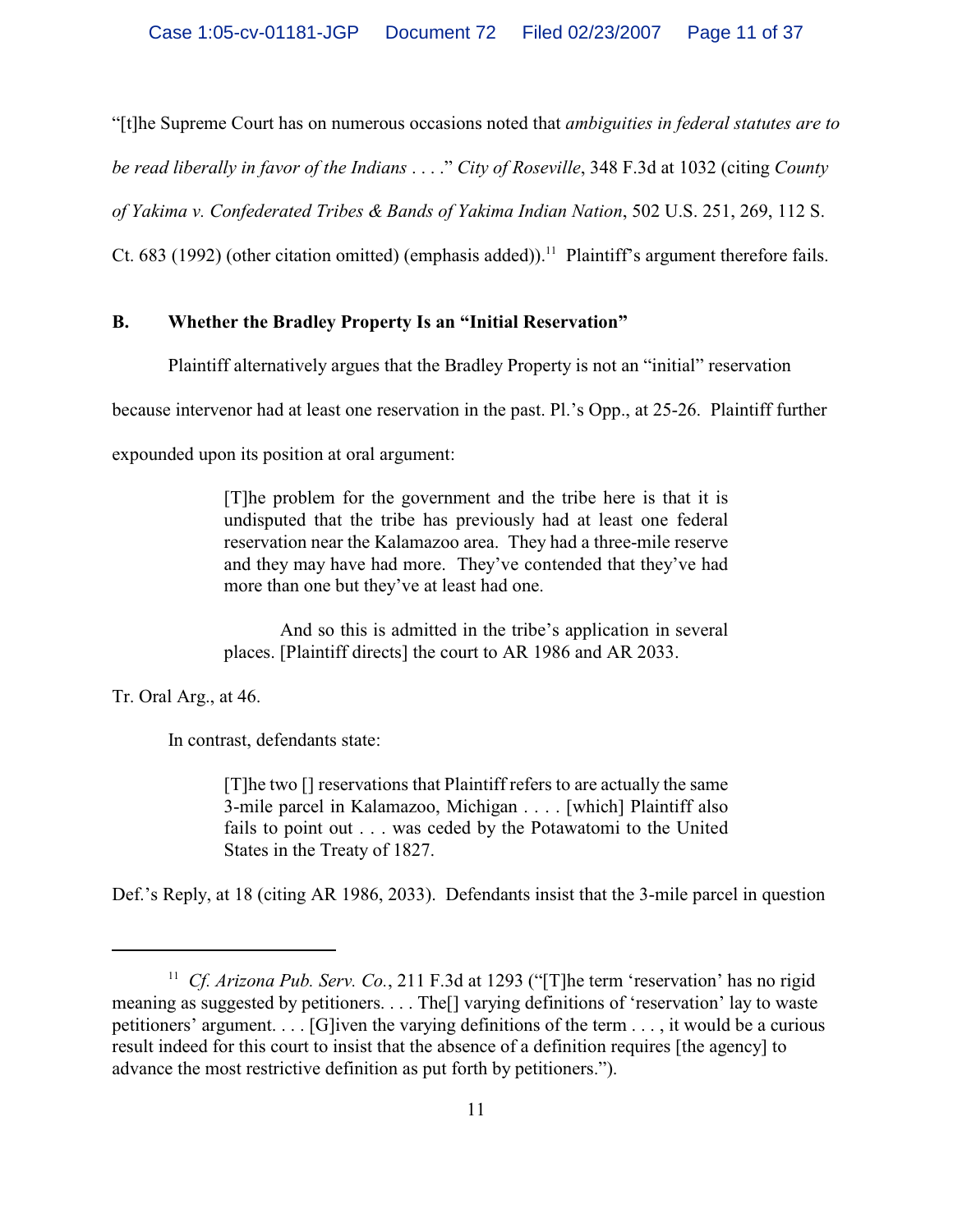certainly does not constitute intervenor's "initial" reservation because the definition of "Indian lands" as provided within IGRA and the IRA "includes only those lands which *the United States recognizes* as the tribe exercising its governmental jurisdiction." Def.'s Memo, at 46 (emphasis added). In defendants' view, because intervenor "currently does not exercise governmental jurisdiction over any land," it "currently does not possess land that meets the definition of reservation under IGRA or the IRA." *Id.* at 47.

To meet the "initial reservation" exception as a matter of law, a tribe must be recognized by the U.S. Government. *See* 25 U.S.C. § 2719(b)(1)(B)(ii); *see also* 25 C.F.R. § 83.10 (explaining the process by which an American Indian group becomes an officially recognized Indian tribe). The history in this case regarding the 3-mile parcel's transfer to the government back in 1827 is murky. It is unclear if the parties themselves are even fully aware of the circumstances surrounding the land transfer. Whatever the case, the land is not intervenor's "initial reservation" because intervenor only gained official governmental recognition on August 23, 1999, 63 Fed. Reg. 56936, and has thus never exercised jurisdiction over any land. Accordingly, defendants' classification of the Bradley Property as intervenor's "initial reservation" does not violate the law.

On this issue, then, there is no genuine issue of material fact in dispute.

## **II. Issuance of FONSI Instead of an EIS**

Next, the Court considers plaintiff's argument that defendants' decision to issue a FONSI and not an EIS violates NEPA. Pl.'s Opp., at 1. Defendants and intervenor counter that this decision, under the broad discretion generally afforded administrative agencies, is legally sound.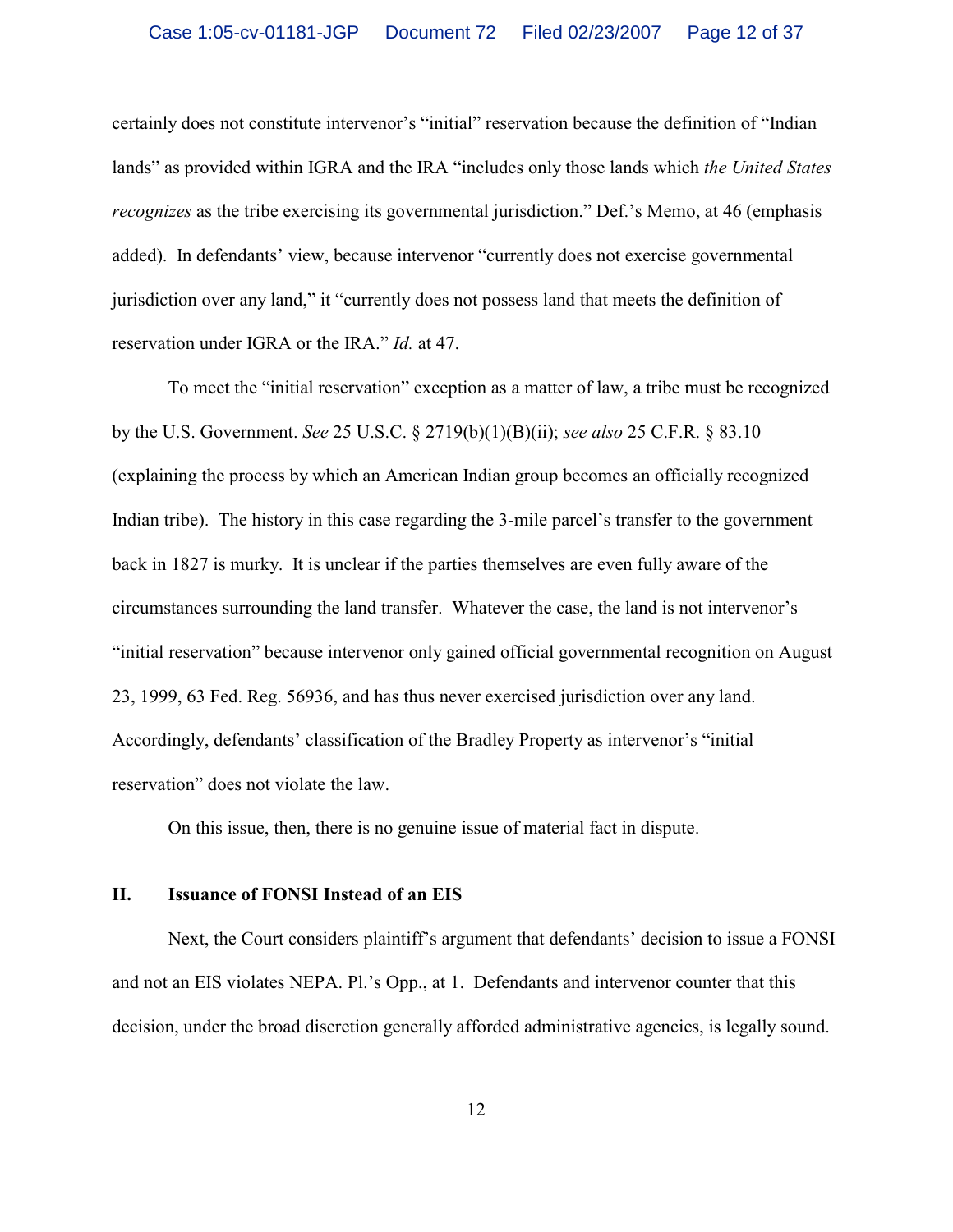Def.'s Memo, at 24-38; Intv.'s Memo, at 16-38.

Fundamentally, "NEPA 'imposes only procedural requirements on federal agencies with a particular focus on requiring agencies to undertake analyses of the environmental impact of their proposals and actions." *S. D. Warren Co. v. Me. Bd. of Envtl. Prot.*, U.S., 126 S. Ct. 1843, 1852 (2006) (citation omitted)). The Act "simply guarantees a particular procedure, *not a particular result*." *Ohio Forestry Ass'n v. Sierra Club*, 523 U.S. 726, 737, 118 S. Ct. 1665 (1998) (emphasis added). NEPA requires agencies "to consider the cumulative environmental impacts of any proposed action." *Town of Cave Creek v. FAA*, 355 U.S. App. D.C. 420, 325 F.3d 320, 328 (D.C.Cir. 2003) (citation and internal quotation marks omitted). Nevertheless, NEPA-related agency decisions are afforded a considerable degree of deference, and "[a]n agency's decision not to prepare an EIS can be set aside only upon a showing that it was arbitrary, capricious, an abuse of discretion, or otherwise not in accordance with law." *Department of Transportation v. Public Citizen*, 541 U.S. 752, 763, 124 S. Ct. 2204 (2004) (citation and internal quotation marks omitted).

Plaintiff makes two arguments which appear to compete with one another in support of its position. First, plaintiff argues that "the *length and complexity*" of the EA "militates in favor of preparing an EIS" because "CEQ advises that an EA should be no more than 10-15 pages in length<sup>"12</sup> and the EA contains "208 pages of text plus almost 1,000 pages of attachments." Pl.'s Opp., at 32 (emphasis added). Plaintiff then appears to argue that the EA lacks sufficient

<sup>&</sup>lt;sup>12</sup> The Council of Environmental Quality ("CEQ"), "established by NEPA with authority to issue regulations interpreting it, has promulgated regulations to guide federal agencies in determining what actions are subject to that statutory requirement." *Public Citizen*, 541 U.S. at 757 (citing 40 C.F.R. § 1500.3).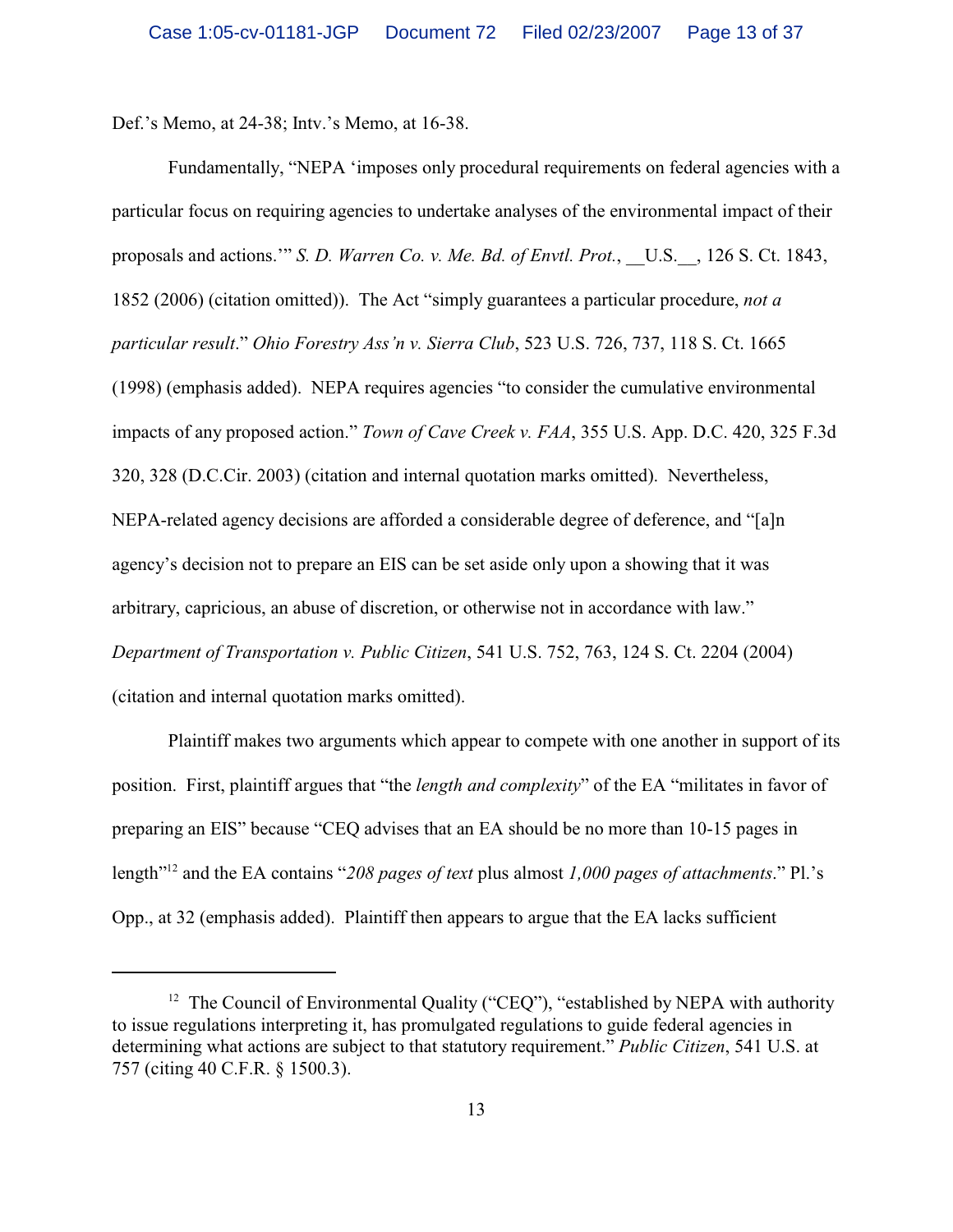complexity, stating that it "is *inadequate* in its treatment of the casino's expected impact on the surrounding rural area<sup>[,]"<sup>13</sup> "*fail[s] to address* a number of significant impacts from increased</sup> traffic generated by the casino[,]" "*gives short shrift* to the expected impact of the proposed casino on the broader West Michigan community[,]" and is "*deficien[t]* . . . in its treatment of indirect impacts." *Id.* at 35, 39, 43, 45 (emphasis added).

#### **A. Length and Complexity of EA**

With regard to plaintiff's length and complexity argument, it was roundly rejected by the D.C. Circuit in *TOMAC v. Norton*, 369 U.S. App. D.C. 85, 433 F.3d 852 (D.C. Cir. 2006), a recent case where, like here, a Michigan non-profit corporation challenged an agency decision to take land into trust on behalf of an Indian tribe. In that case, the parties "anticipated arrival of 4.5 million visitors a year to a rural community of less than 5,000 residents[,]" while the EA took "four-and-a-half years" to complete and was "almost 900 pages[.]" 369 U.S. App. D.C. 85, 433 F.3d 852, 862 (D.C. Cir. 2006). Here, in comparison, the Bradley Property is anticipated to attract substantially *less visitors annually*, *see* Intv.'s Answer, at ¶ 60, to a *slightly smaller* area currently zoned "light industrial." Intv.'s Memo, at 1. Moreover, the instant EA appears to have taken *much less time to complete* and is only *slightly longer in page length*, when including attachments, than the EA in *TOMAC*. *See* Intv.'s Memo*,* at 6, 32.

 $13$  Plaintiff asserts that the area which surrounds the Bradley Property is rural. To this assertion, intervenor states that the Bradley Property is currently zoned "light industrial." Intv.'s Memo, at 1 (discussing how intervenor "proposes to create its casino by redeveloping existing (but currently vacant) factory and warehouse buildings, on a site lying between a highway and a railroad line that is already zoned for, and surrounded by, light industrial and commercial uses."). Plaintiff has constructively "admitted" this characterization of the areas surrounding the Bradley Property by not disputing it in filings or during oral argument. LCvR 7(h).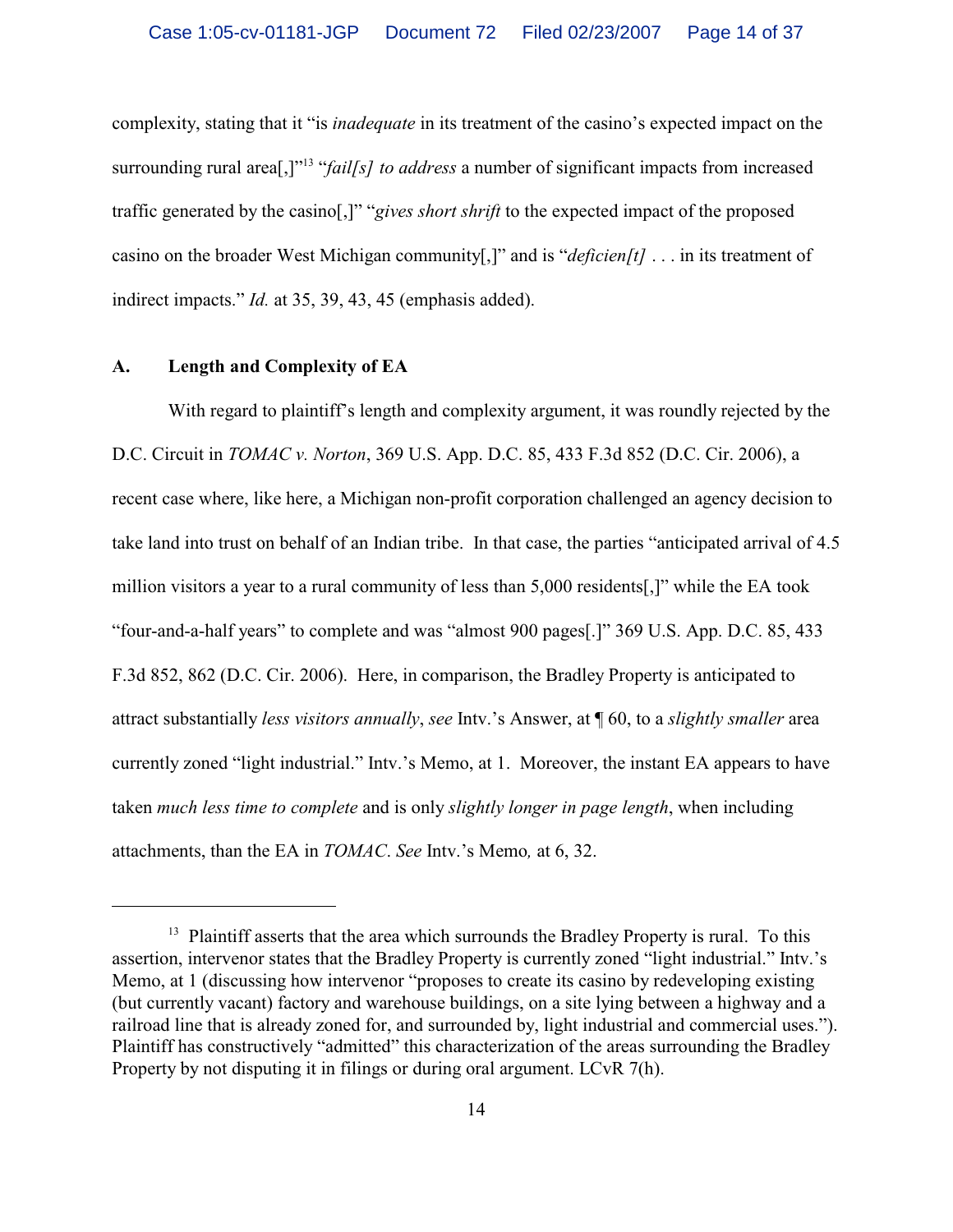Still, when faced with an identical argument to the length and complexity argument that plaintiff makes here, the *TOMAC* court held that "the length of an EA has no bearing on the necessity of an EIS." *TOMAC*, 433 F.3d at 862 (citation omitted). Additionally, the court held that EA complexity and controversy "do not by themselves show that the EAs' conclusion - 'no significant impact' - is . . . incorrect.'" *Id.* (quoting *Sierra Club v. Marsh*, 769 F.2d 868, 875 (1st Cir. 1985)). And regarding plaintiff's reliance "on the CEQ guidelines, which advise that an EA should be no more than 10-15 pages in length[,]" the court held that "[t]his guideline is *not a binding regulation*[.]" *Id.* (emphasis added). Contrary to plaintiff's position, "'[w]hat ultimately determines whether an EIS rather than an EA is required is the scope of the project itself, not the length of the agency's report.'" *Id.* (quoting *Heartwood, Inc. v. U.S. Forest Serv.*, 380 F.3d 428, 434 (8th Cir. 2004)).

Pursuant to the *TOMAC* holding, then, plaintiff's length and complexity argument fails.<sup>14</sup>

# **B. Substantive Challenges to EA**

**Proposals for large, and/or potentially controversial gaming establishments should require the preparation of an EIS, especially if mitigation measures are required to reduce significant impacts.**

Pl.'s Post-Hearing Opp., at 1-2 (emphasis in original). Notwithstanding, if the CEQ guidelines do not bind the agency to produce an EIS, *TOMAC*, 433 F.3d at 862, certainly the agency is not bound to produce one by its own internal checklists.

<sup>&</sup>lt;sup>14</sup> The *TOMAC* ruling also undercuts plaintiff's argument, made a few months after oral argument on the dispositive Motions, that an internal Interior Department document entitled "Checklist for Gaming Acquisitions, Gaming Related Acquisitions and IGRA Section 20 Determinations" mandates that an EIS be prepared in this case. *See generally* Michgo's Post-Hearing Statement of Points and Authorities in Opposition to Federal Defendants' and the Gun Lake Band's Motions to Dismiss or in the Alternative for Summary Judgment [#68] ("Pl.'s Post-Hearing Opp."). The critical language that plaintiff points to is as follows: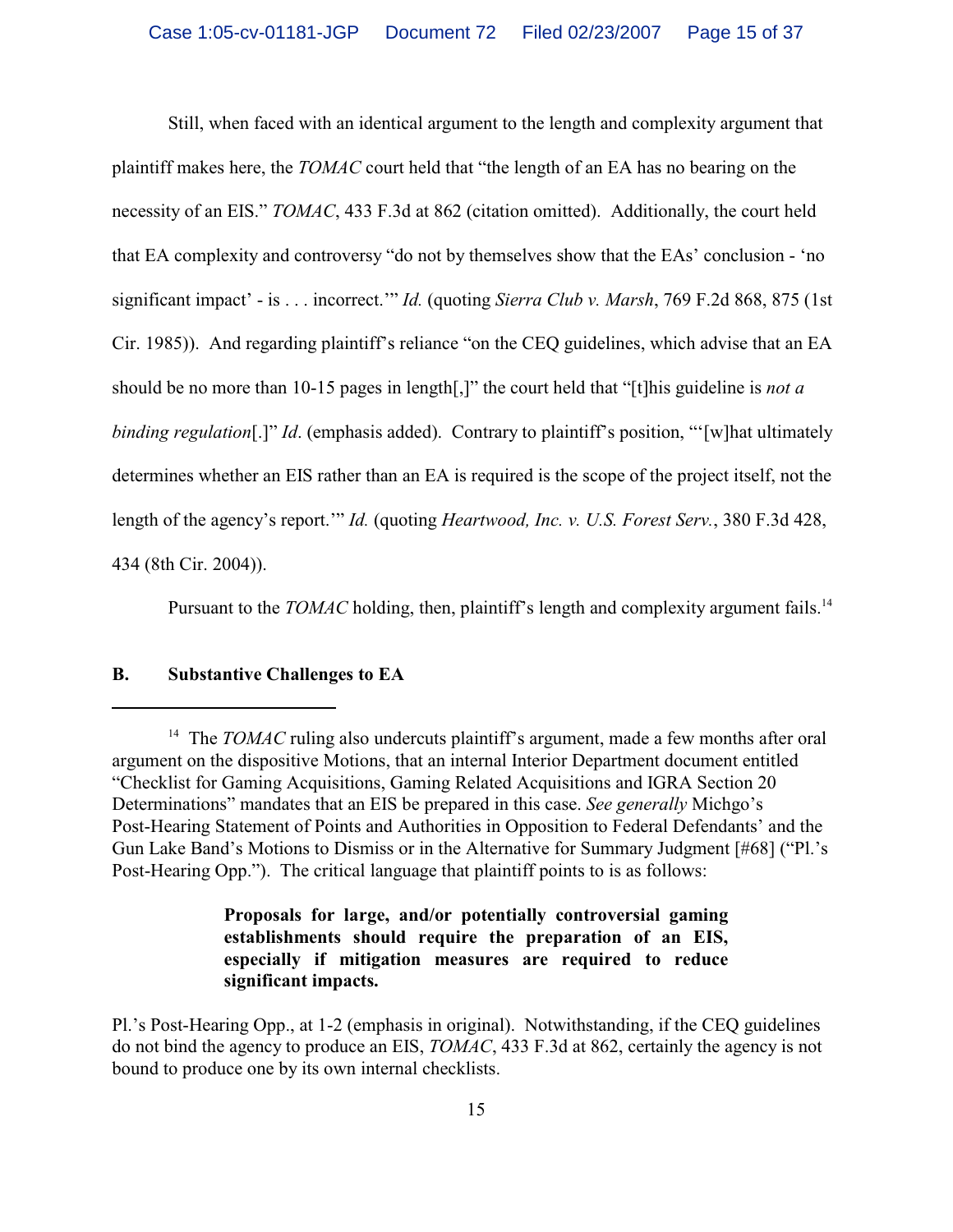Plaintiff also challenges the EA on substantive grounds, arguing that it "glosses over" the Bradley Property's potential impacts on traffic, and its surrounding and broader West Michigan communities. Pl.'s Opp., at 35-43. Plaintiff further argues that the EA fails to adequately address indirect effects. *Id*. at 43. In responding, intervenor described the threshold question this way during oral argument: "It is not a question of whether you or I or MichGO would have made a different decision. The question is did [the EA] actually . . . consider the environmental consequences." Tr. Oral Arg., at 21.

Courts apply a four-part test when determining if a FONSI was properly issued: (1) whether the agency has "accurately identified the relevant environmental concern[;]" (2) whether the agency has "taken a *hard look* at the problem in preparing the EA[;]" (3) whether the agency has made "a convincing case for its finding" within the FONSI; and (4) "if the agency does find an impact of true significance, preparation of an EIS can be avoided only if the agency finds that the changes or safeguards in the project sufficiently reduce the impact to a minimum." *Grand Canyon Trust v. FAA*, 351 U.S. App. D.C. 253, 290 F.3d 339, 340-41 (D.C. Cir. 2002) (citations and internal quotation marks omitted). Further, the Court reiterates the long-standing rule that an administrative agency's decision to issue a FONSI instead of an EIS may only be overturned "if it was arbitrary, capricious or an abuse of discretion." *Sierra Club v. United States Dep't of Transportation*, 243 U.S. App. D.C. 302, 753 F.2d 120, 126 (D.C. Cir. 1985)).

Here, defendants analyzed the full range of potential environmental impacts of taking the Bradley Property into trust, took a "hard look" at the associated problems in preparing the EA, and offered substantial mitigation measures where they found truly significant impacts. *Grand Canyon Trust*, 290 F.3d at 340-41. Thus, the Court will leave the administrative finding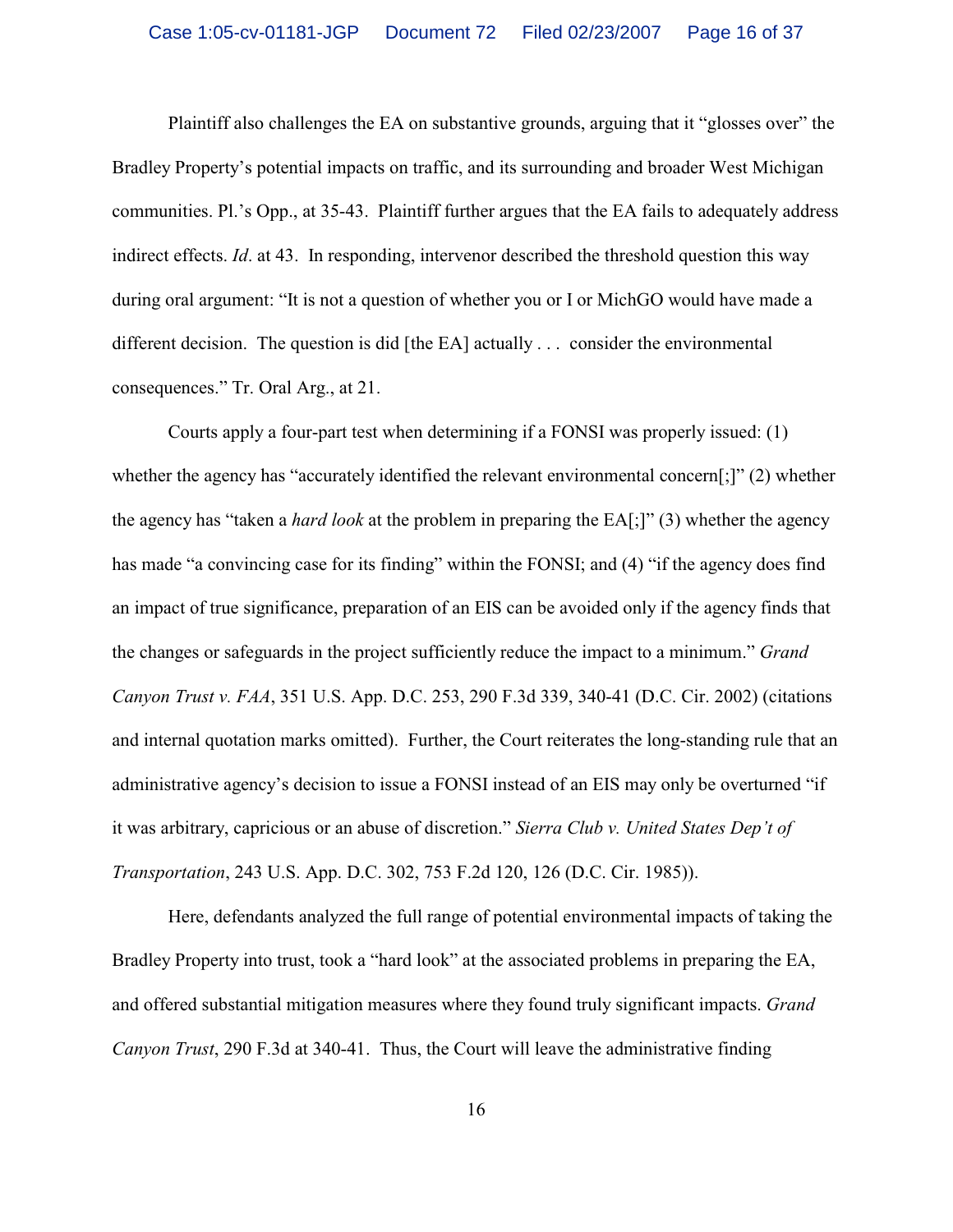undisturbed.

Below, the Court more closely examines the potential environmental impacts of the Bradley Property, as well as plaintiff's specific challenges.

## **I. Surrounding and Broader West Michigan Communities**

Plaintiff makes this argument regarding the proposed casino site's direct impact on its surrounding and broader Western Michigan communities: "The farmland that makes up the area is a defining feature of the community. *Those who live in the area, including MichGO's members, did not move to the country so they could be down the road from a massive casino*."

Pl.'s Opp., at 35 (emphasis added). Plaintiff also raises the issue of the federal ozone standard as a ground upon which the Court should order that an EIS be prepared, arguing that defendants failed to predict that Southwestern Michigan, which includes the Bradley Property, would become a non-attainment area for ozone under the Clean Air Act. *Id*. at 33. Further, plaintiff argues that compulsive gambling and crime will result if the Court allows the administrative finding to stand. *Id.* at 36-37. Defendants and intervenor counter that the EA rigorously examines the potential impacts on farmland and historic properties, the problem of atmospheric pollution and other such pollutants considered harmful to public health and the environment, as well as cultural resources and socioeconomic conditions. Def.'s Memo, at 13; Intv.'s Memo, at 16-40. Having carefully weighed the arguments of the parties, the Court concludes that plaintiff's argument lacks merit.

With regard to farmland and historic properties, defendants assert that the Bradley Property fully complies with the Farmland Protection Policy Act and the National Historic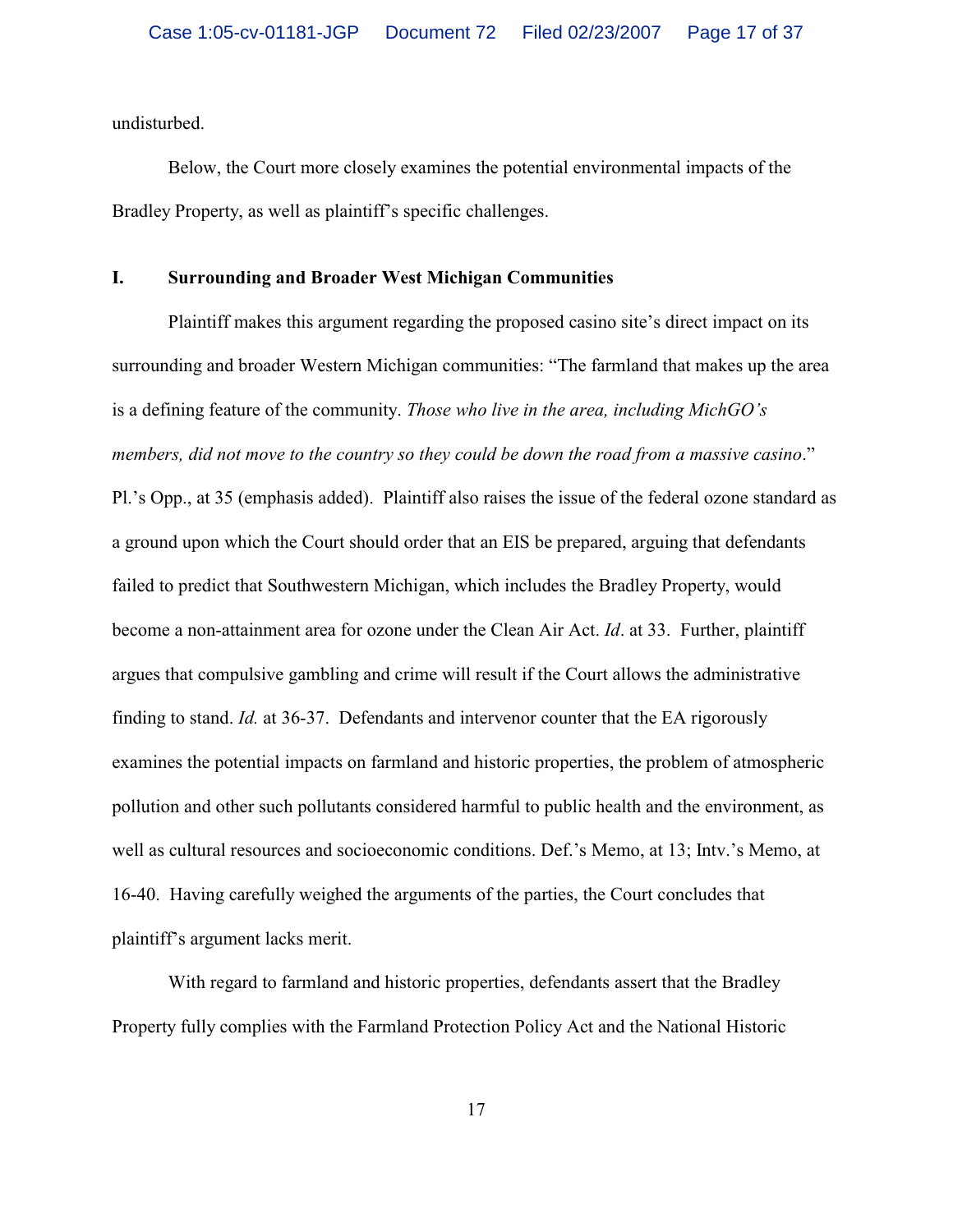Preservation Act, and is thus not expected to impact federally designated farmland or historic properties. Def.'s Memo, at 29. This assertion finds ample support within the record. AR 125-26 (Prime and Unique farmland); AR 93-94 (historic properties); *see also* Intv.'s Reply, at 23 ("[W]hile it is true the facility will affect 21 acres of 'locally important' farmland . . . , this amounts to .011 percent of County farmland bearing that designation – a percentage . . . reasonably deemed 'relatively small.'" (quoting AR 126)); Intv.'s Memo, at 6 ("[N]o significant historical resources will be affected."). Moreover, plaintiff's argument that those who have brought this action and others "did not move to the country so they could be down the road from a massive casino[,]" Pl.'s Opp., at 35, simply does not establish that defendants acted arbitrarily, capriciously or abused their discretion in reaching the preceding conclusion.

On the issue of pollution, plaintiff argues that the Bradley Property is located within an ozone non-attainment area. Pl.'s Opp., at 33. Intervenor responded during oral argument that the area has not yet been so designated. Tr. Oral Arg., at 24 ("[A]fter the EPA changed the means of monitoring ozone, Congress passed a specific law that *for a period of time that includes the present* has declared that this area is an ozone attainment area. *So it has not yet even become a non-attainment area*." (emphasis added)). However, in anticipation of the area eventually being designated a non-attainment zone by the federal government, defendants conducted an additional study which lead them to the following conclusion:

> whether this is an attainment or non-attainment zone, this project will have no significant environmental effects with respect to ozone in particular, air-quality in general because *the level of emissions from this project will fall below the federal threshold of 100 tons per year of significance*[.]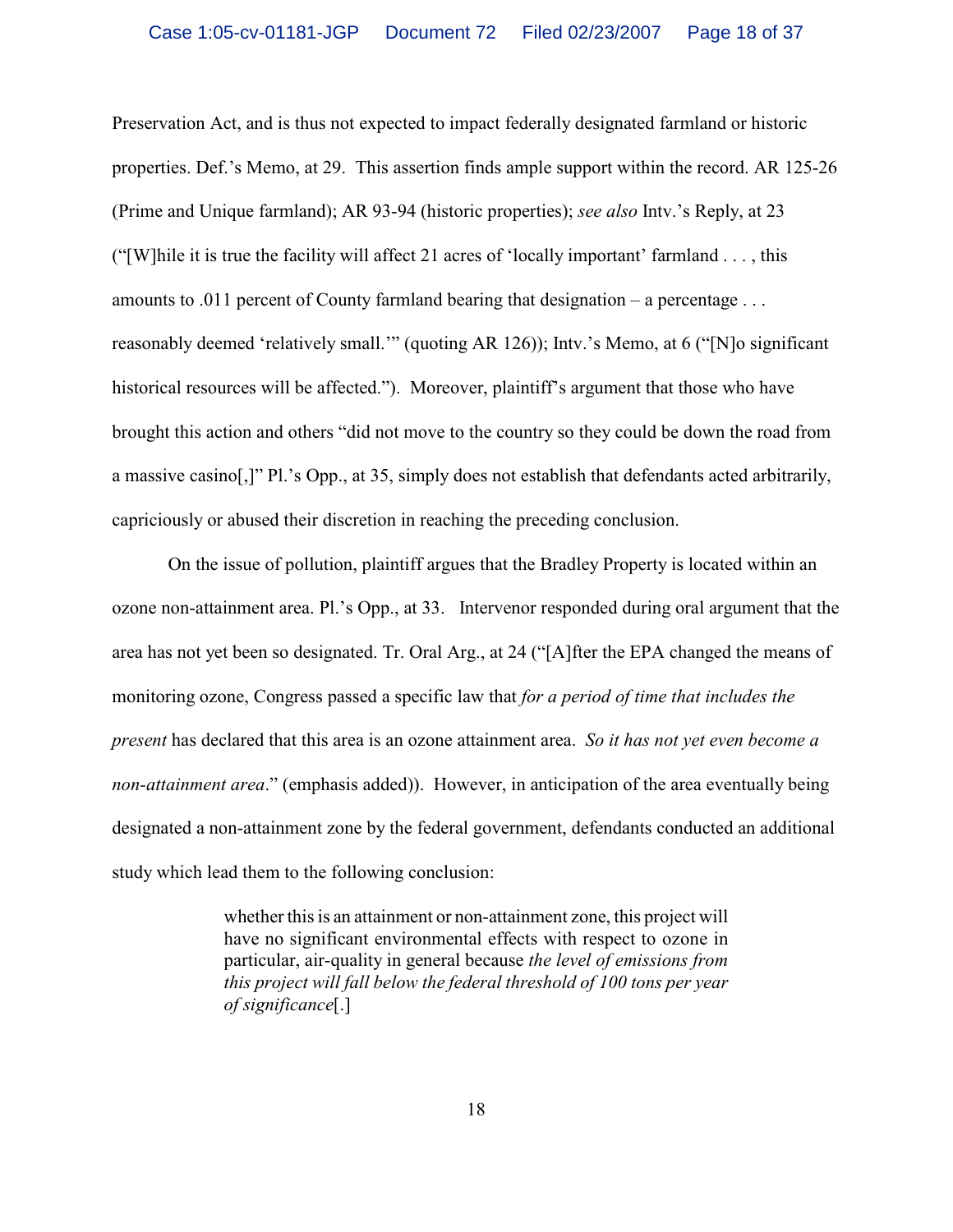Tr. Oral Arg., at 25 (emphasis added).<sup>15</sup>

This conclusion makes a convincing case for the administrative finding because it *details* how the Bradley Property will avoid significantly impacting current air-quality levels, and will likewise avoid significantly impacting air-quality levels in the event that "future regulations" are put into place. *Id.* Defendants also note that the Bradley Property fully complies with the Clean Air Act and the National Ambient Air Quality Standards. Def.'s Memo, at 39. Moreover, defendants insist that any potential impacts to water quality posed by the Bradley Property will be mitigated. *Id.* The immediately preceding assertions also find record support. *See* AR190, 1239-46; *see also* AR185-91 (discussing EPA requirement that a Storm Water Pollution Prevention Plan be prepared to limit soil erosion and address any impacts to water quality brought on by the proposed casino).

And with regard to the issues of cultural resources and socioeconomic conditions, plaintiff argues that the Bradley Property, if converted into a casino, will trigger a marked increase in compulsive gambling and crime, yet "the EA devotes *not a single word* to discussing the implications" of these increases. Pl.'s Opp., at 36-37 (citations omitted); *but see id*. at 33 (admitting that the EA examined the effects of compulsive gambling and crime, concluding "that they are not expected to be significant[.]" (emphasis added)). Defendants and intervenor contend, however, that the EA provides exhaustive analysis in these areas. *See* Intv.'s Memo, at 31-33; *see also* Def.'s Memo, at 30. As set forth below, the Court concludes that the facts simply do not bear plaintiff's argument out.

<sup>&</sup>lt;sup>15</sup> But see TOMAC, 433 F.3d at 863-64 ("BIA [i]s under no obligation to hypothesize about future regulations.").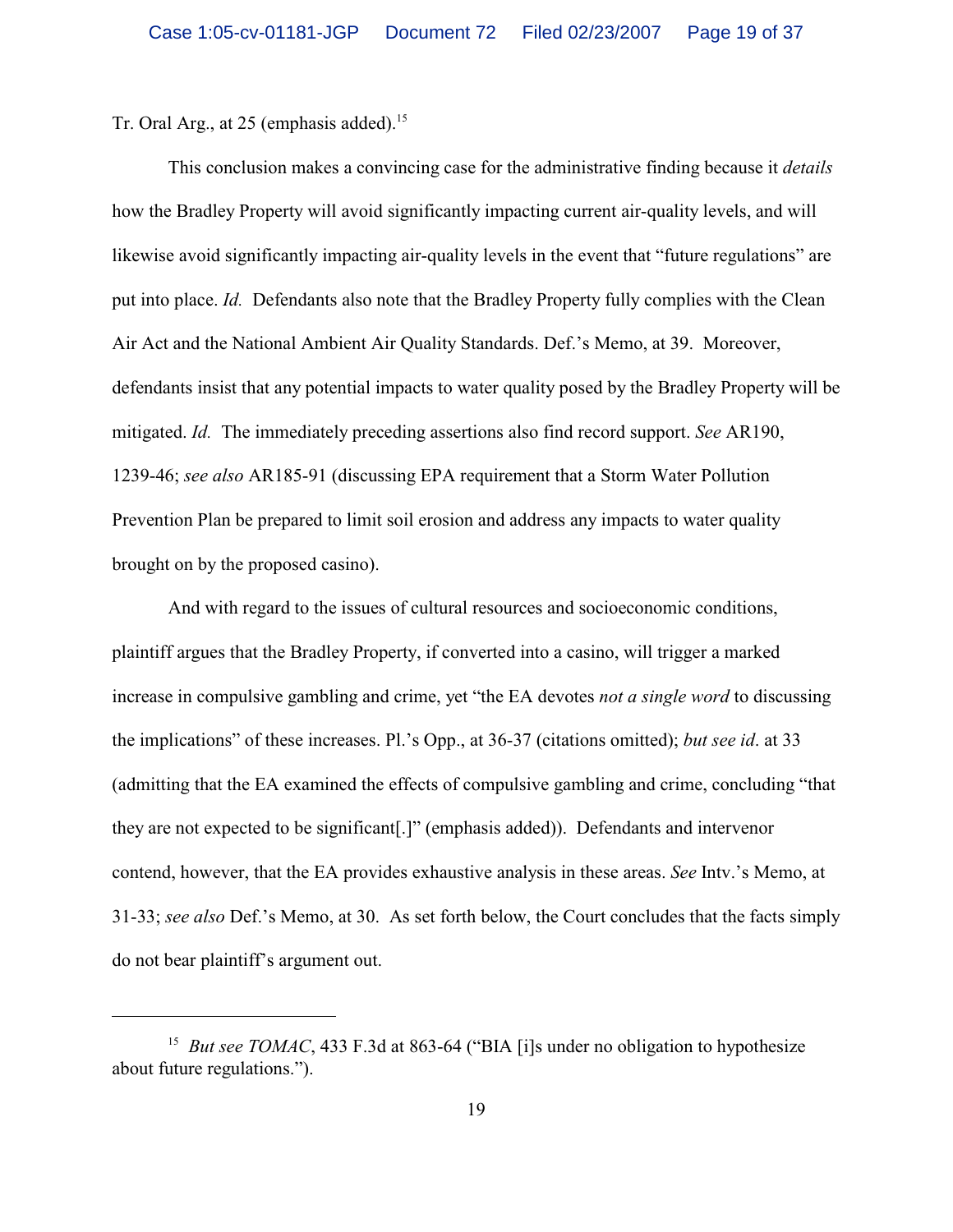Defendants, to be sure, found no convincing evidence demonstrating that compulsive gambling and crime increase with the introduction of a casino into a community. AR 134-35. Plaintiff has failed to identify the defect in this conclusion, and has likewise failed to identify any flaws in the *process* undertaken in reaching this conclusion. *See Ohio Forestry*, 523 U.S. at 737 (procedural requirements under NEPA). Rather, plaintiff asserts with no authority that casinos cause "*well[-]known* impacts of compulsive gambling on individuals and families, including increased rates of alcoholism, drug abuse, divorce, crime, and bankruptcy." Pl.'s Opp., at 37 (emphasis added). Further, the Court notes that intervenor is signatory to a legally-binding agreement which is specifically designed to combat resultant crime and gambling, having

> waived its sovereign immunity with the local police department to pay for four additional deputies to the tune of [approximately] \$400,000 a year in order to be available to respond to any crime consequences that occur in the casino or as a result.

> [Further,] the tribe has undertaken to engage in training efforts and other community-based efforts to deal with any tendency to compulsive gambling . . . .

. . . .

Tr. Oral Arg., at 31-32; *accord* Def.'s Reply, at 31 n.13 ("[W]hile respected studies show no correlation between casinos and the string of societal ills MichGO lists, the Tribe nonetheless committed to undertake significant, particularized mitigation to alleviate local concerns."). Again, plaintiff has failed to show how the foregoing mitigation measures do not comply with the procedural requirements imposed under NEPA.

For these reasons, the Court does not deem the finding of no significant impact relating to the proposed casino site's impact on its surrounding and broader Western Michigan communities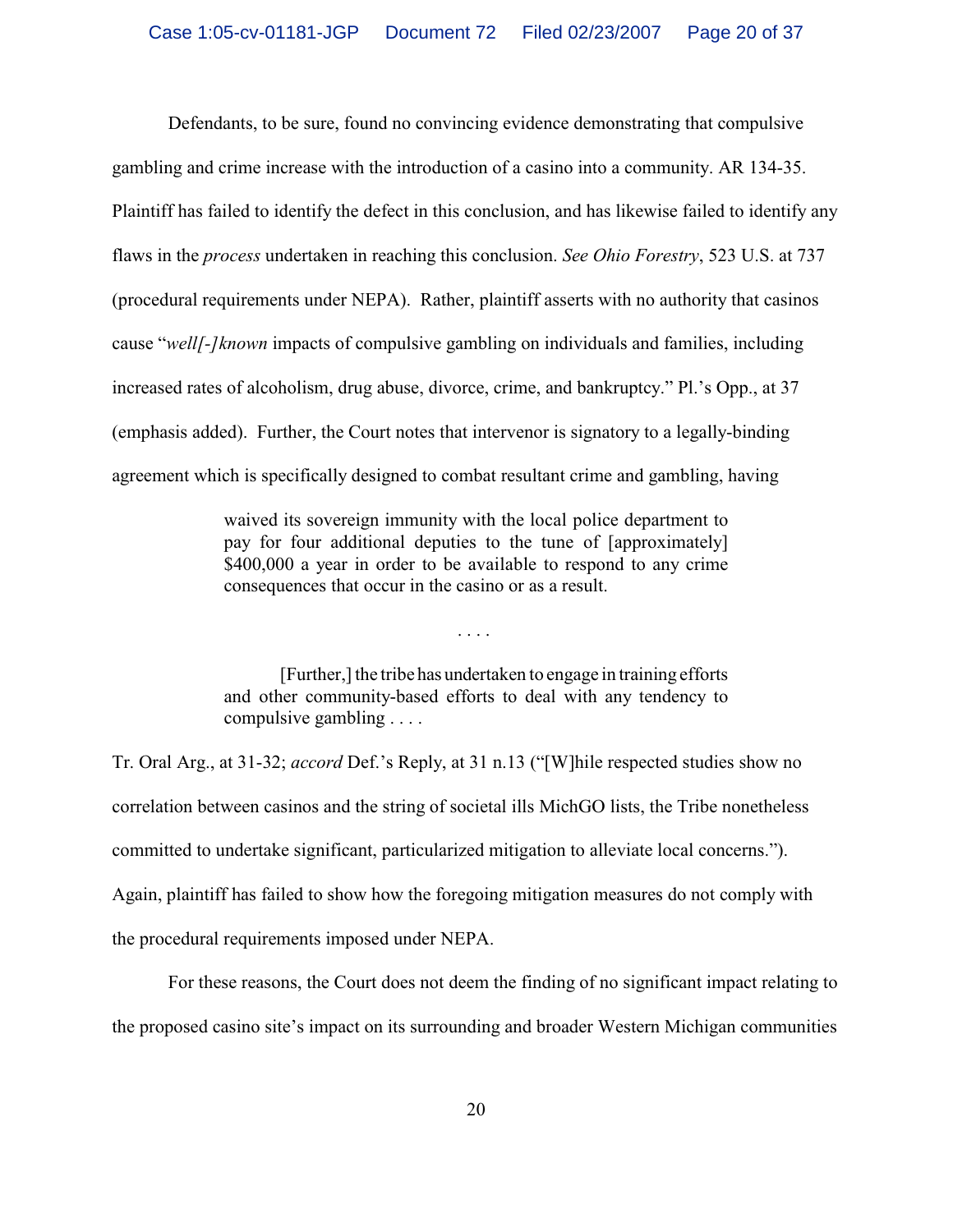to be arbitrary, capricious, or an abuse of discretion.

### **ii. Indirect Effects**

Plaintiff also takes issue with the EA's findings regarding indirect effects, which "are caused by the action and are later in time or farther removed in distance, but are still reasonably foreseeable." 40 C.F.R. § 1508.8. Specifically, plaintiff argues that the EA is deficient in its analysis of "induced growth as it relates to traffic from the casino[,]" in addition to "land use patterns, population density and growth, and effects on air, water, and other natural resources . . . ." Pl.'s Opp., at 46. Plaintiff further challenges the EA on the ground that "indirect growth induced by the casino would result in the destruction of 13 acres of wetlands and 23 acres of federally recognized 'prime farmlands.'" Pl.'s Opp., at 36 (citing AR 167, 179). Further, plaintiff argues that the EA continually "attempts to downplay the potential for significant indirect impacts from the casino by pointing to the alleged ability of local planning and zoning to control the impacts once the casino is in place." *Id.*

Defendants and intervenor argue that the EA fully complies with the requirements imposed under NEPA regarding indirect effects. *See* Def.'s Memo, at 30, 36-37; Intv.'s Memo, at 35-37; *see also* Tr. Oral Arg., at 29 ("[The EA] contains 37 pages of discussion of the possible indirect effects . . . and concludes as to each one that there will be no environmentally significant consequences particularly taking into account the mitigation measures that the tribe has undertaken to conduct."). The Court concludes that defendants' and intervenor's arguments prevail for the reasons that follow.

As is required by law, the EA thoroughly considered the Bradley Property's foreseeable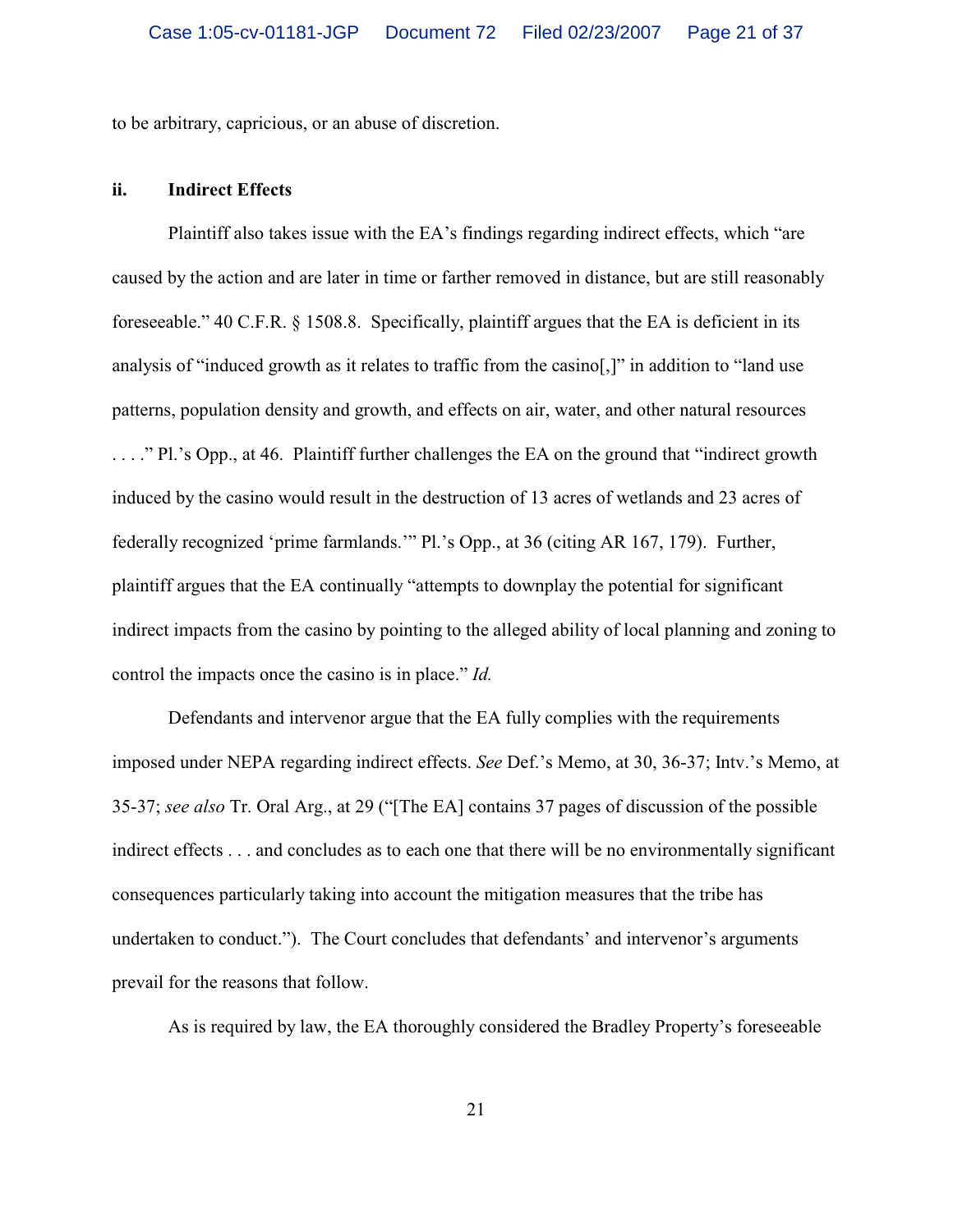impacts on growth, residential and commercial development, land and water resources, wetlands, wildlife, socioeconomic and cultural issues, traffic and pollution. *See* AR 146-183. Defendants justify their finding of no significant impact regarding indirect effects by stating that the Bradley Property will not significantly impact wetlands<sup>16</sup>, *see* AR 166-67, emissions, *see* AR 1241-42, land resources, *see* AR 135, 164-65, water resources, *see* AR 135-36, 165-66, biological resources, *see* AR 136, 166-68, historic properties and religious freedom, *see* AR 137, 168-69, socioeconomic conditions/environmental justice, *see* AR 137, 169-77, and resource use patterns, *see* AR 137-45, AR 177-83. Def.'s Memo, at 28-30, 33, 35-37. Defendants' findings which relate to foreseeable indirect effects are, as shown, supported by the record. *See also* AR 147-56 (housing growth of core area and outer core area). Plaintiff has failed to support its argument that "[d]efendants' EA is [] deficient in this case" with respect to the treatment of indirect effects, Pl.'s Opp., at 45, as plaintiff has not demonstrated how defendants' findings do not comport with the NEPA requirements.

And despite plaintiff's objection to the EA's discussion of local planning and zoning in

<sup>&</sup>lt;sup>16</sup> Defendants have presented preventative mitigation measures to curb impacts to wetlands, although they maintain that wetlands will not be impacted.

Such mitigation included, in part, (1) the use of a sediment erosion control plan, "enforceable under a NPDES permit issued by the EPA"; (2) the sitting of all construction staging areas away from all waterways and wetlands; and (3) the construction of a 120-foot long retaining wall on the parking lot to prevent disturbance of the nearby wetland area.

Intv.'s Memo, at 20 (citing AR 187-88, 1125-26, 1136). "NPDES" is an acronym for the National Pollutant Discharge Elimination System. The Michigan Department of Environmental Quality manages the NPDES permit program within the State of Michigan. *United States v. Kuhn*, 345 F.3d 431, 432-33 (6th Cir. 2003).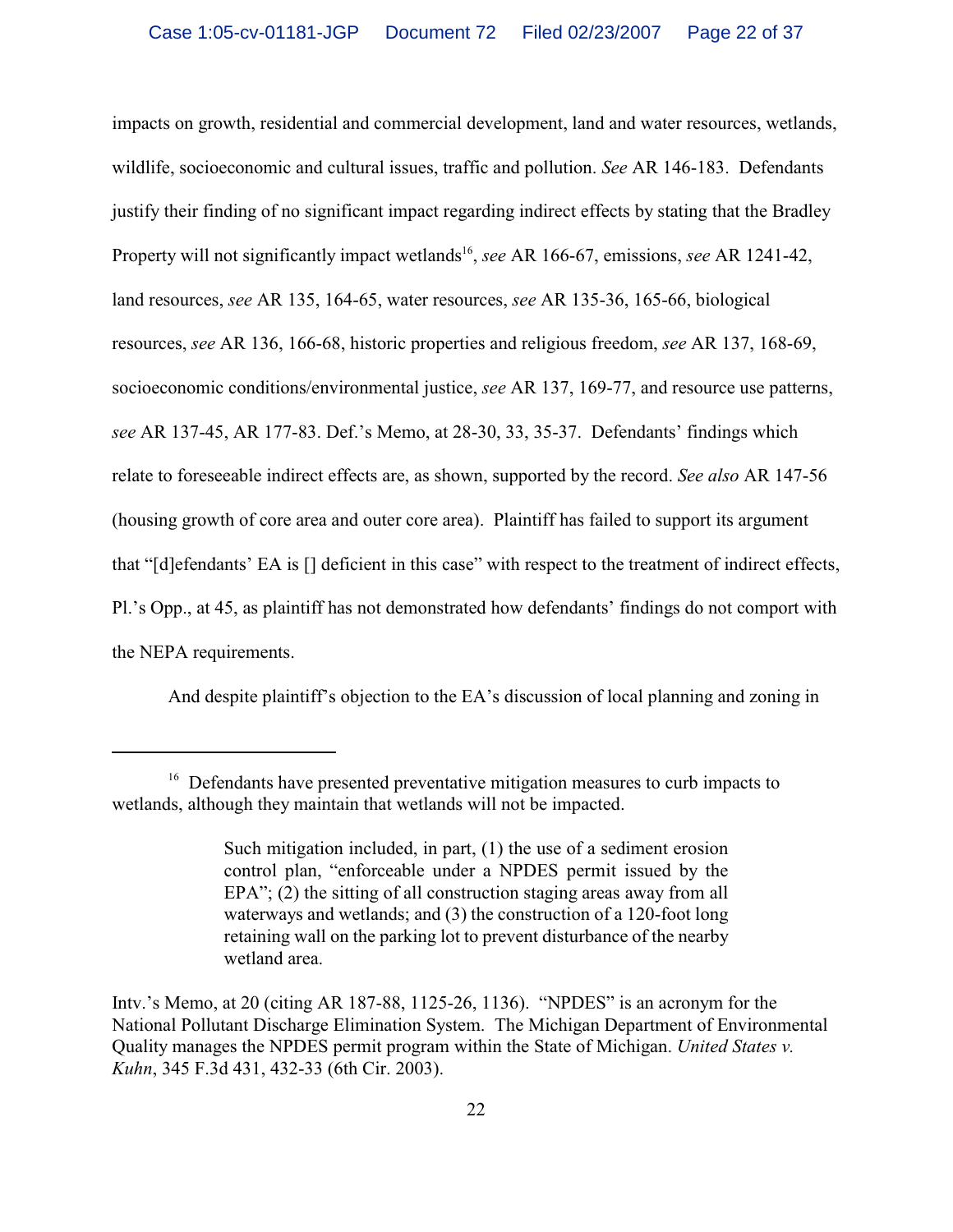addressing indirect effects, it has provided no *controlling authority* which explains why this

administrative approach somehow violates the procedural requirements imposed under NEPA.

Besides, defendants argue that the EA does not rely on local planning and zoning in addressing

indirect effects, but merely "assume[s] that all reasonably foreseeable indirect development *will*

*be in compliance with local planning and zoning laws*." Def.'s Memo, at 36-37. A close reading

of the record reveals that defendants' interpretation in this respect is the correct one. *See* AR 135-

37, 145-46. Indeed, plaintiff seems to concede the point by stating in relevant part:

The EA admits that "reasonably foreseeable indirect development . . . . is anticipated to occur" but that the impacts will be minimized because any such development will take place "*in compliance with local planning and zoning ordinances and other mandates*." [] The EA states that no impacts to area land resources are expected because "proper design for site conditions will avoid potential impacts . . . ." [] The EA [concludes that there will not be] any significant impact to agriculture and prime farmlands because "*any future development would need to conform to local government plans for development* . . . ." [] And the EA states that no significant socioeconomic impacts are expected because "*any additional development within the project vicinity would be required to conform to existing township zoning* . . . ."

Pl.'s Opp., at 39 at 46-47 (citation omitted) (emphasis added).

Fundamentally, plaintiff appears to object more to the conclusion reached regarding indirect effects than to the process undertaken within the EA. However, as established above, NEPA "simply guarantees a particular *procedure*, not a particular result." *Ohio Forestry Ass'n*, 523 U.S. at 737 (emphasis added). Therefore, plaintiff has failed to demonstrate that the administrative findings regarding indirect effects are arbitrary, capricious, or an abuse of discretion.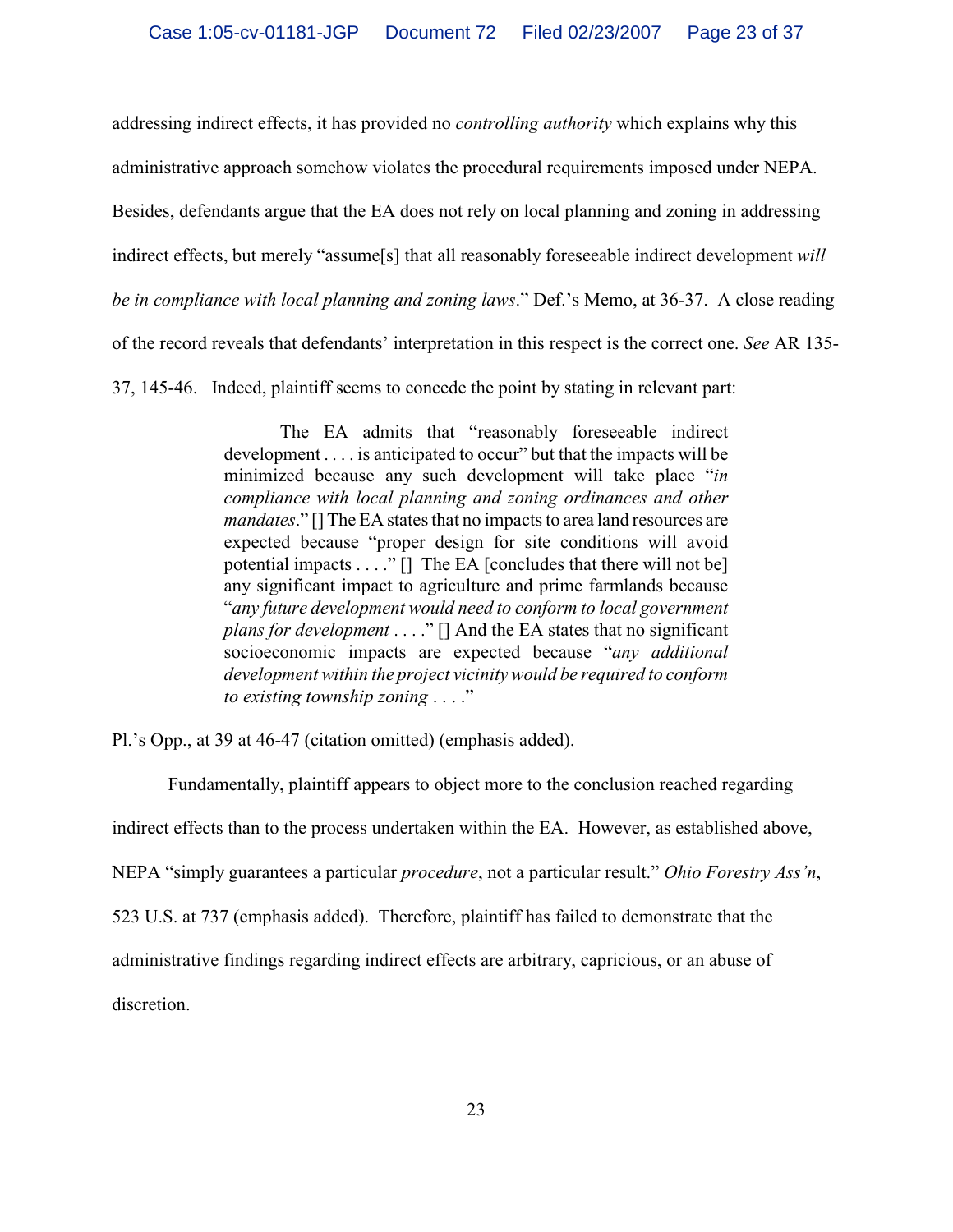## **iii. Traffic**

Plaintiff's objection to the Bradley Property's potential impact on traffic – and particularly the impact to northbound and southbound intersections – is perhaps its strongest argument. Regarding traffic volume, plaintiff argues that the EA erroneously compares the Bradley Property and the Turtle Creek casino, which is also in Michigan, because intervenor's

> casino would be **three times larger** than Turtle Creek, closer to larger population centers than Turtle Creek, visibly located next to a highway with nearly **twice** the daily traffic of Turtle Creek, and located in southwest Michigan, which has fewer casinos than the area where Turtle Creek is located.

Pl.'s Opp., at 39 (emphasis in original). In addition, plaintiff argues that defendants' own data

shows that northbound and southbound intersections which surround the Bradley Property "*will*

*operate at unacceptable levels of congestion* once the casino is in operation, yet they still

conclude that this is not potentially significant for purposes of NEPA." *Id.* (emphasis added).

And with respect to the role of state and local agencies in the final administrative finding,

plaintiff makes this argument:

[The Michigan Department of Transportation ("MDOT")] was not aware of the significant traffic problems identified by Defendants in their study. Moreover, the . . . MDOT d[id] not mention anything about the proposed "all-way stop control" at the US-131 southbound ramps recommended by the EA, or offer any opinion as to whether it would solve the problem. Thus, although the EA concedes there will be a significant impact to southbound traffic as a result of the casino, it incorrectly suggests that MDOT has approved of the proposed mitigation.

. . . .

The EA suggests that the Allegan County Board of Road Commissioners agrees with Defendants' conclusion of no significant impact to the Village of Hopkins. (AR000116). But this is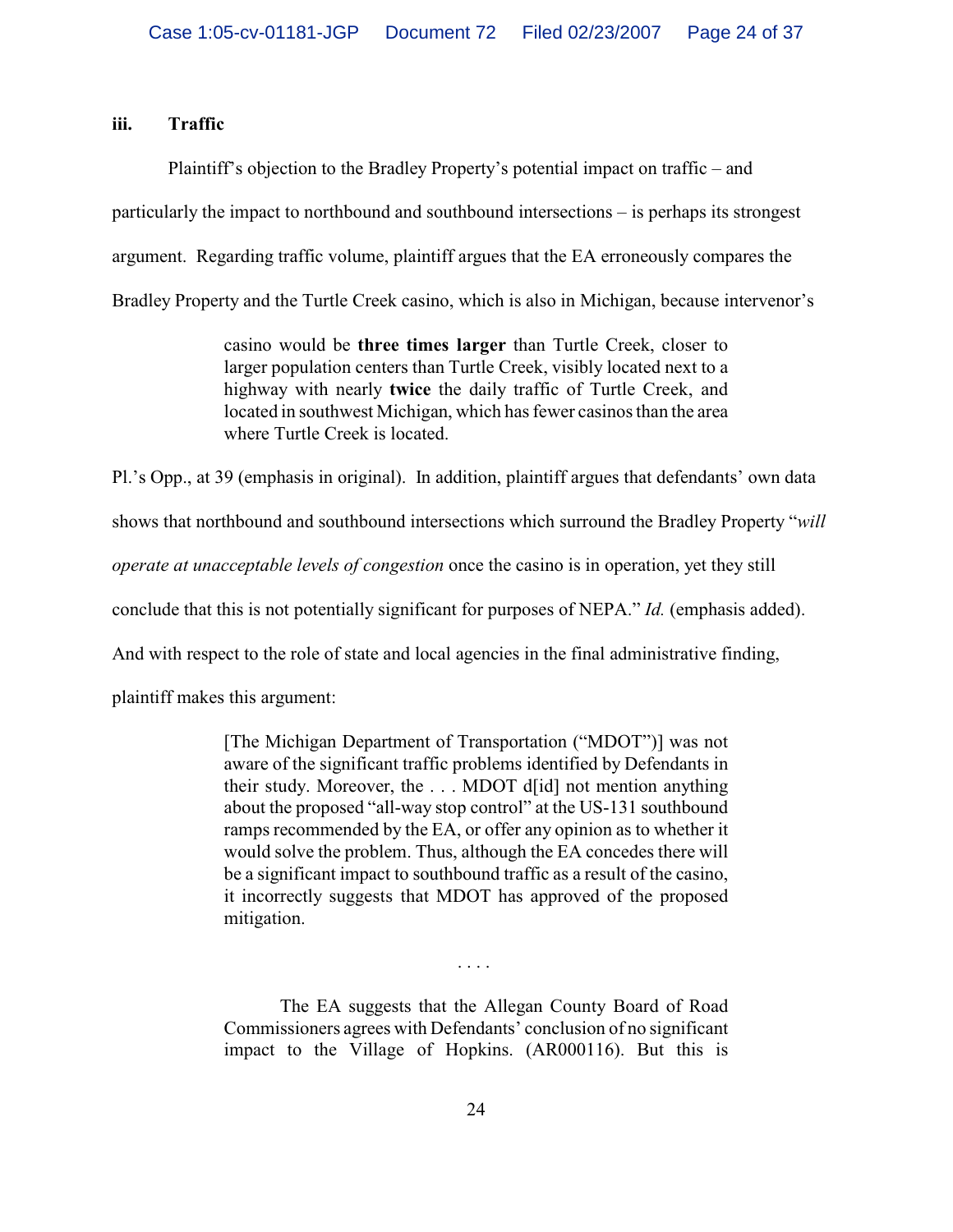disingenuous. The letter from the Board of Road Commissioners is dated **March 13, 2003**, which is three months before Defendants completed their traffic study on the Village of Hopkins on June 6, 2003, (see AR000590). This means, at the time it wrote its letter, the Board **could not have known** about the significant impacts that would be identified in the traffic study three months later. Thus, Defendants' suggestion that the Board agrees with its conclusion of no significant impact on the Village of Hopkins is patently false. Defendants' own traffic study shows that impacts at the key intersection in the Village of Hopkins will be significant, and the EA contains **no mitigation** measures to reduce those impacts below the level of significance. (AR000189-90). Therefore, as with other parts of the traffic study discussed above, Defendants cannot maintain that the EA's conclusion of no significant impacts is reasonable.

Id. at 41, 42-43 (citations omitted) (emphasis in original).<sup>17</sup>

Defendants counter that the EA took a "hard look" at each specific problem associated with traffic, and that significant impacts will be reduced to a minimum with the implementation of *enforceable* mitigation measures. Def.'s Memo, at 39 (citing AR 221-22, 239). For the following reasons, the Court is convinced that defendants' finding of no significant traffic impact does not violate NEPA.

The Court first considers plaintiff's objection to the EA's comparison of the Bradley Property with the Turtle Creek casino. It bears repeating that when analyzing NEPA-related decisions, a court must be "deferential to the administrative agency[.]" *Williams v. Dombeck*, 151 F. Supp. 2d 9, 18 (D.D.C. 2001) (citing *Environmental Defense Fund, Inc., v. Costle*, 211 U.S. App. D.C. 313, 657 F.2d 275, 282 (D.C. Cir. 1981)). This means that a court "presumes the agency action to be valid" unless convinced otherwise. *Id.* (citing *Citizens to Preserve Overton Park, Inc. v. Volpe*, 401 U.S. 402, 419, 91 S. Ct. 814 (1971)).

<sup>&</sup>lt;sup>17</sup> "LOS" is an acronym for levels of service. *Id.* at 40. "An 'A' is the highest LOS rating available, followed by B, C, D, E, and F." *Id.* at n.17.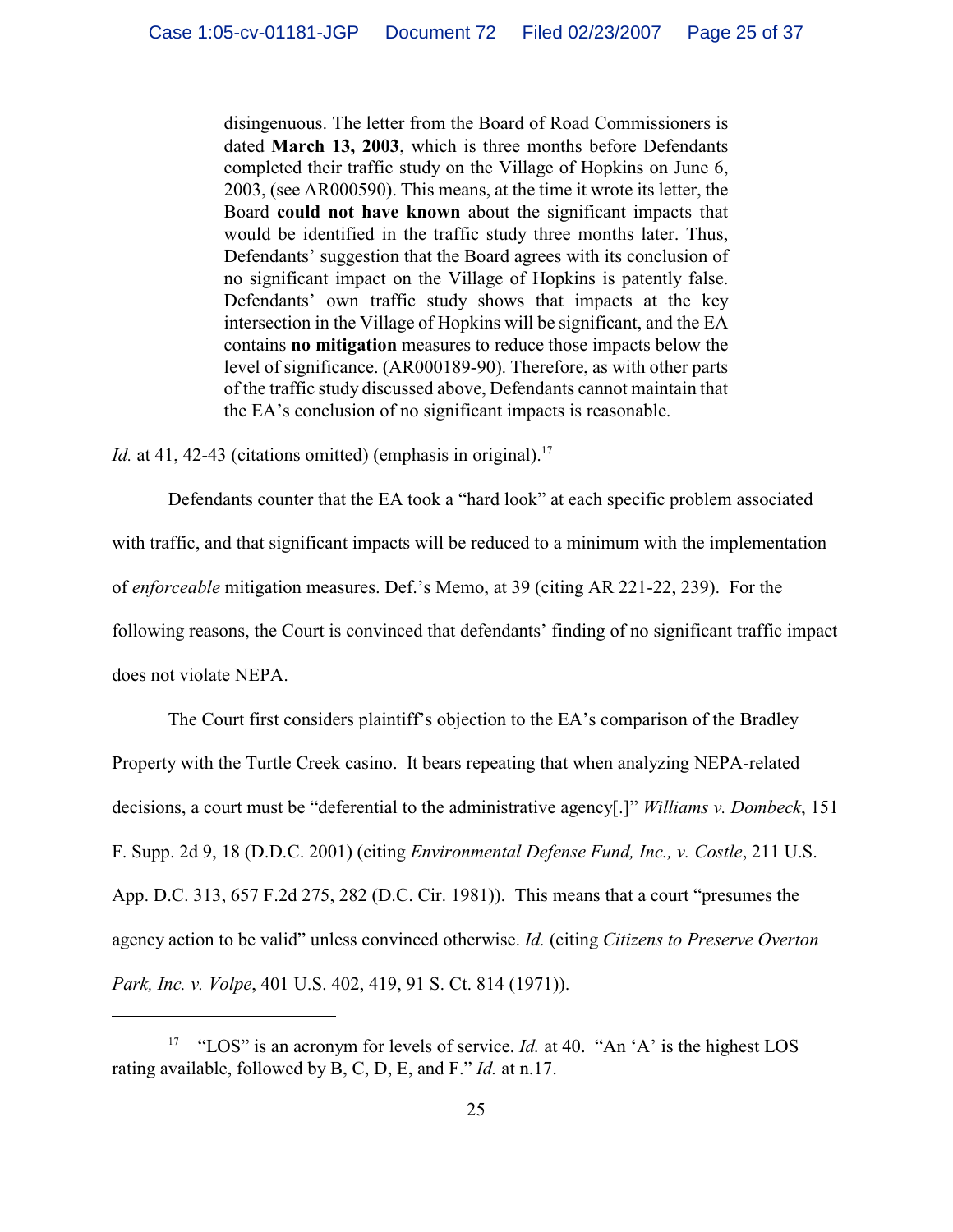Here, the EA purportedly makes a comparison between the Bradley Property and the Turtle Creek casino because of Turtle Creek's "similarity to the [] proposed casino . . . ." Intv.'s Memo, at 24. The EA considers the Bradley Property and Turtle Creek to be similar, despite their differences in size, because Turtle Creek also "abuts a state highway, [] is situated in a similar setting with tourism in the area, and its casino features two restaurants." *Id.* (citing AR 109). The EA certainly reflects an awareness of the size disparity between the Bradley Property and Turtle Creek. AR 109 (noting that the Bradley Property "*is about three times larger than the Turtle Creek casino* . . . ." (emphasis added)). However, factors such as the accessability to highways and restaurants, and the anticipated affect on tourism proved far more relevant when determining if the Bradley Property would pose a significant impact on traffic. *See id.* Plaintiff has not adequately identified the defect in this methodology, especially in light of the considerable deference owed NEPA-related agency decisions. Moreover, "this court is not empowered to substitute its judgment for that of the agency." *Hughes River Watershed Conservancy*, 165 F.3d at 288; *see also County of San Diego v. Babbitt*, 847 F. Supp. 768, 775 (D. Cal. 1994) (holding that even "disagreement between experts does not invalidate an EIS." (citing *Havasupai Tribe v. Robertson*, 943 F.2d 32, 34 (9th Cir. 1991)).

The issue of northbound and southbound traffic congestion, however, gives the Court pause because intervenor appears to have contradicted itself. Initially, intervenor seemed to concede in its papers that traffic at northbound and southbound intersections close to the Bradley Property presents a significant problem, explaining that the EA offers responsive mitigation measures and how the traffic engineering firm that it retained, URS Corporation, helped to reach this conclusion. Specifically, intervenor stated: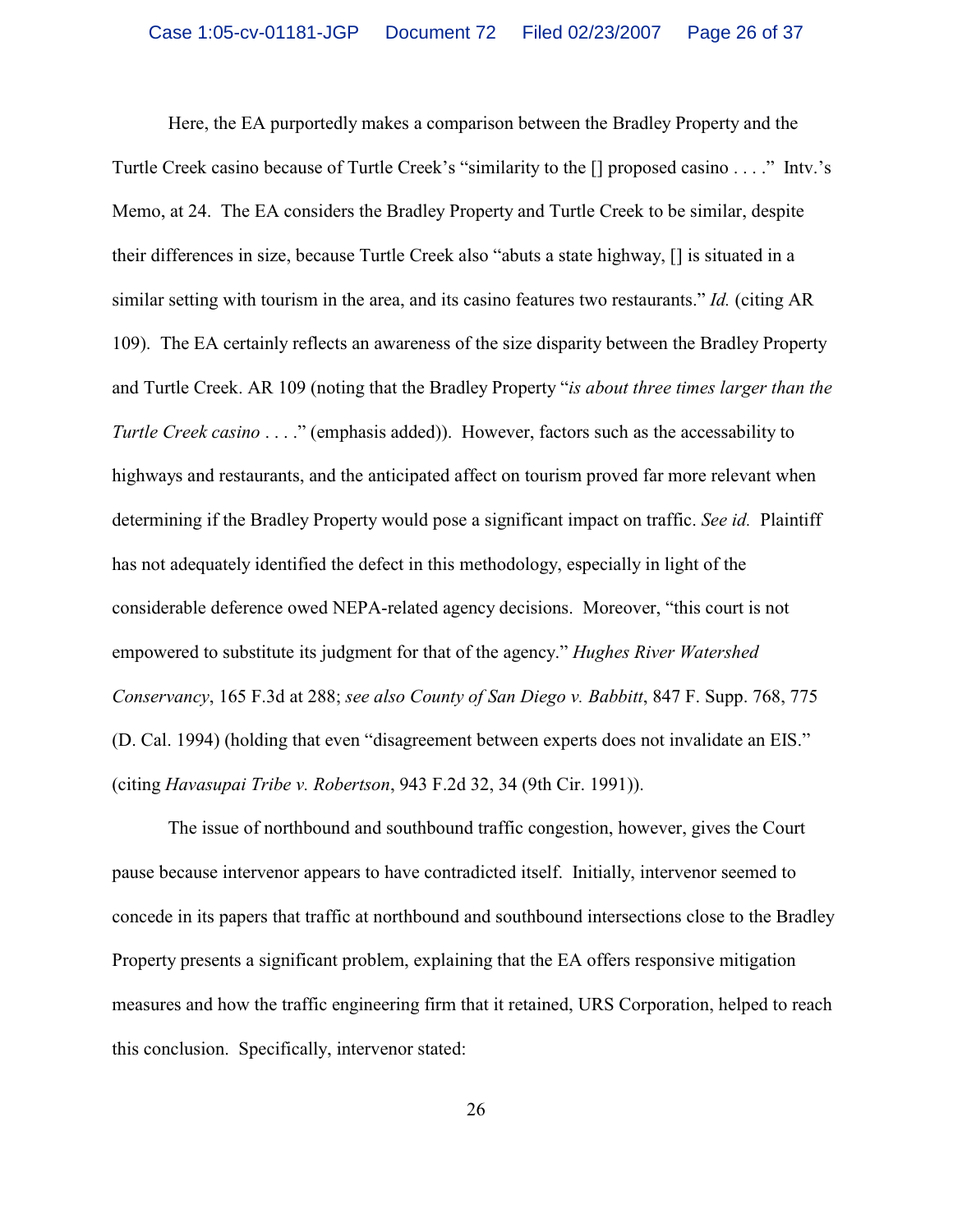The study did find that the infusion of casino traffic could affect the flow of afternoon rush hour traffic in *two directions*. . . .

[These directions are] *southbound* at the US-131/129th Avenue ramp and *northbound* at the US-131 Avenue ramp *intersections* near the project site[.]

. . . .

URS identified road improvements that would either eliminate the *projected traffic congestion at the identified intersections* or alleviate it to the satisfaction of the MDOT . . . .

Intv.'s Memo, at 22-23 & n.8 (emphasis added). Notwithstanding this apparent concession,

intervenor then made the following assertion at oral argument, which suggested a conclusion

reached by URS that traffic congestion at northbound and southbound intersections would be of

little to no impact:

[T]he low rating, the F rating or E rating that was reflected in their study, is traffic on the intersection that travels northbound on the 22 but they found all of the casino traffic goes -- it is either east or west. I can't remember which, on route 42.

Tr. Oral Arg., at 68-69. Intervenor continued:

*Therefore, they found that the casino traffic would not have any affect, significant or otherwise, on whatever traffic problems may exist going north or south.* In fact, . . . the URS Corporation's expert traffic study . . . reveals[] that in terms of casino traffic which is on route not route 22, the peak volume is 70 trips per hour.

In other words one car every minute will be going over this road in a different direction in the eastbound direction and westbound 40 trips per hour during the peak hour that was studied.

I mean, it is not the burden of this court *and it is not the office of this court to second-guess what the URS experts reviewed not once but twice and what the BIA* and the NIGC and the Michigan Department of Transportation and the Allegan County Roads Commission have all *concluded is not a significant impact*.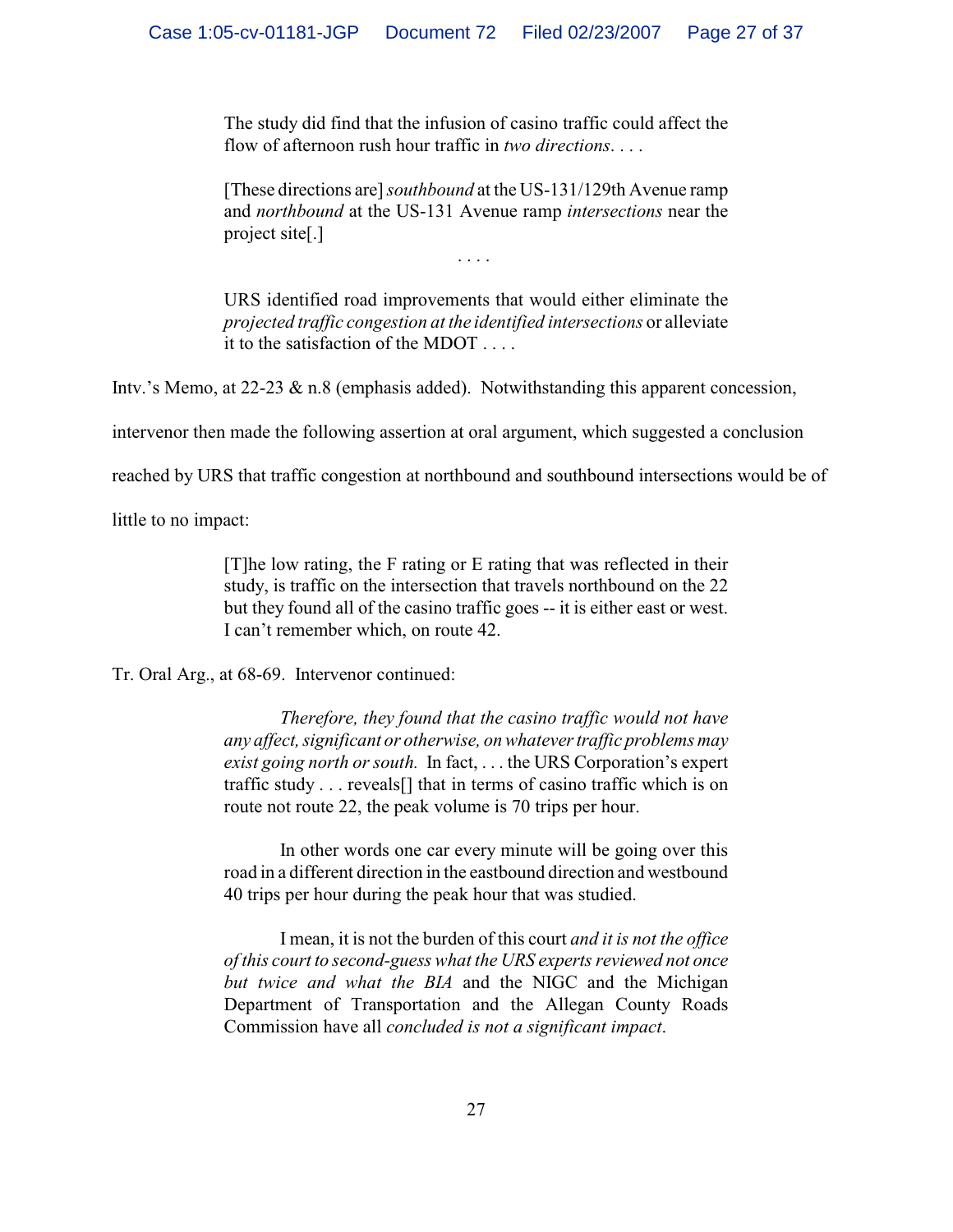*But it speaks volumes about how weak NEPA arguments are* that we are reduced to arguing about whether, in fact, with respect to this one intersection they came to the right conclusion.

*Id.* at 69 (emphasis added). Putting aside intervenor's opinion of the relative strength of NEPA challenges, the Court will assume that the Bradley Property, if converted into a casino, would place a significant burden on northbound and southbound intersections. But that is not the end of the inquiry.

Turning to analyze the proposed mitigation measures, then, the following is proposed within the EA: building a "right turn lane from the northbound US-131 off-ramp turning onto 129th Avenue, eastbound" to mitigate the impact on northbound traffic, and installing an "all-way stop control at the US-131 southbound ramps/129th Avenue intersection" to mitigate the impact on southbound traffic. AR 189-90. The EA concludes that such mitigation measures will reduce traffic congestion to acceptable levels, *id.*, which is a conclusion that plaintiff has not shown to be flawed under NEPA. Further, it is important to again note that all of the mitigation measures proposed in response to the anticipated environmental impacts of the Bradley Property – including traffic impacts at the northbound and southbound intersections – are *enforceable*. *See* Intv.'s Reply, at 18 ("[T]he Tribe expressly agreed to waive its sovereign immunity vis-à-vis the local agencies for purposes of enforcing those agreements (AR 221-222, 239), and it possesses no sovereign immunity vis-à-vis the federal government in any event. . . . Accordingly, the BIA can enforce the mitigation upon which its FONSI rests . . . .").

And with regard to the input of state and local agencies, intervenor asserts that defendants conducted a study with the input of MDOT and the Allegan County Road Commission, and concluded that Hopkins, Michigan and areas close to the Bradley Property would not be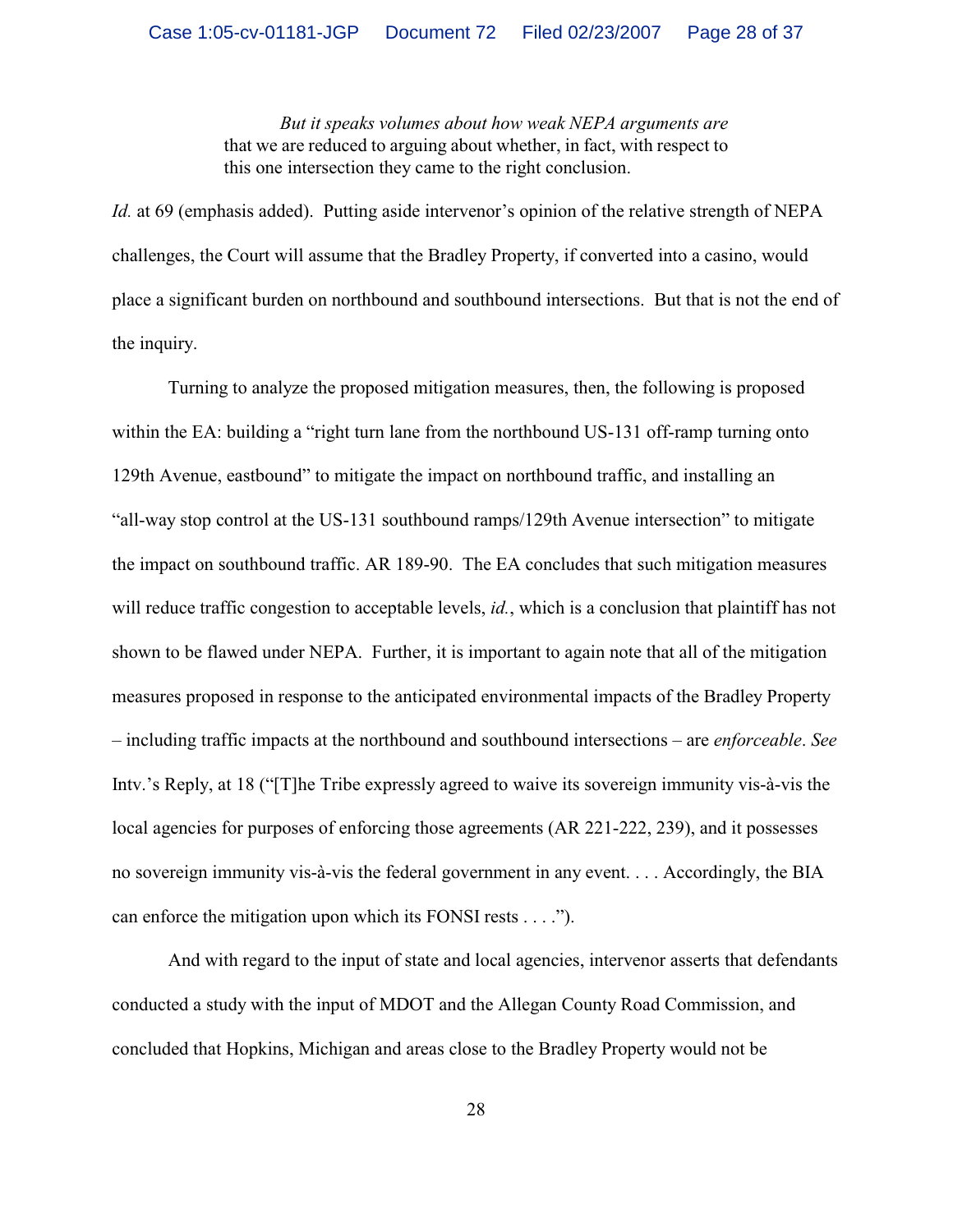significantly impacted. Intv.'s Memo, at 26 (discussing Hopkins, Michigan (citing AR 115-16; 509-17; 1090)); Intv.'s Reply, at 25 ("Both MDOT and the Board of County Road Commissioners of Allegan County . . . concluded the project, as mitigated, would not adversely affect traffic flows." (citing AR 586-90)). Plaintiff counters that MDOT could not have agreed with the traffic study because a letter from the state agency expressing support for the finding "was written **before** Defendants' traffic study was completed on November 2, 2001." Pl.'s Opp., at 41 (citing AR 442). Similarly, plaintiff argues that a "letter from the [Allegan] Board of Road Commissioners [] dated **March 13, 2003**" is also irrelevant to the administrative finding because it was written "three months before Defendants completed their traffic study on the Village of Hopkins on June 6, 2003[.]" *Id.* at 42 (citing AR 590) (emphasis in original).

Despite plaintiff's objection, it is apparent that both MDOT and the Allegan County Road Commission supported the traffic mitigation measures that are proposed within the EA. The MDOT initially expressed its support by submitting a "plan and field review" of the Bradley Property on September 25, 2001. AR 586-87. This document preceded the final traffic study by *less than* two months. Pl.'s Opp., at 41 ("Defendants' traffic study was completed on November 2, 2001."); Intv.'s Reply, at 26 (same). The Court concludes that the brief passage of time between MDOT's submission of the "plan and field review" and the final traffic study does not support the *reasonable inference* that "MDOT was *not aware* of the significant traffic problems identified by Defendants in their study[,]" Pl.'s Opp., at 41 (emphasis added), nor does it undermine the proposed mitigation measures. As further evidence of its support, MDOT submitted an additional document on February 12, 2002 which conveyed its favorable opinion of the administrative finding. AR 589.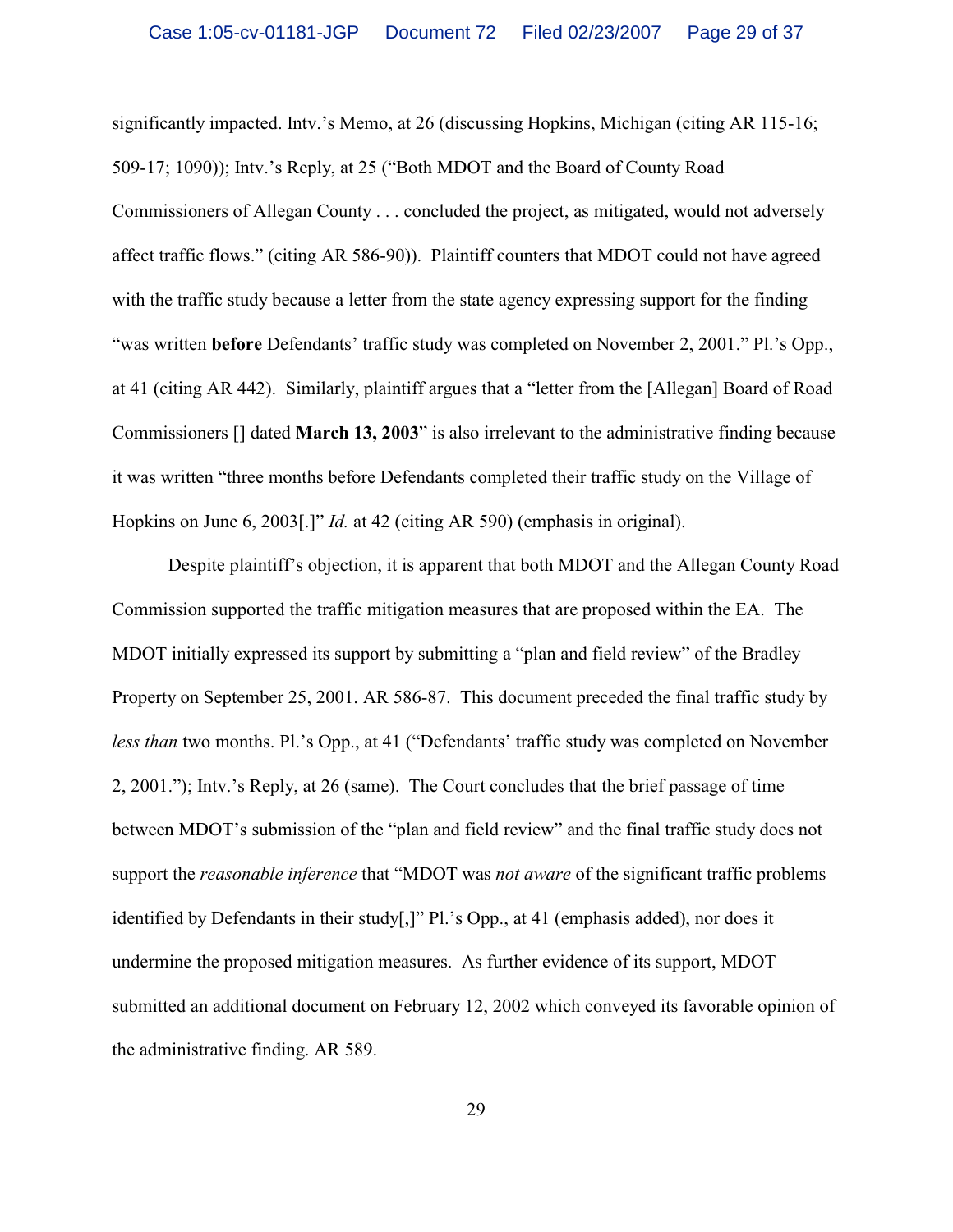And with regard to the Allegan County Road Commission and its stance on Hopkins, Michigan, the local agency initially expressed that the Bradley Property, if converted into a casino, would pose "no significant impact to the roadways under [its] jurisdiction . . . ." *Id.* at 590. However, the Village of Hopkins requested reconsideration following this traffic study, prompting defendants to re-examine the potential impacts on the Hopkins area. *Id.* at 510-11. Defendants conducted the second study with the input of the Allegan County Road Commission and, as before, the Commission concluded that the Bradley Property would pose no significant traffic problems. *Id.*

In sum, upon consideration of the EA's extensive analysis of the cumulative environmental impacts of the Bradley Property, plaintiff's argument falls short of demonstrating that the actions of defendant were arbitrary, capricious, or an abuse of discretion. On this claim, there are no issues of material fact in dispute.

#### **III. Authorization of Class III Gaming**

Plaintiff claims that defendants cannot lawfully authorize Class III gaming at the Bradley Property under IGRA in the absence of a tribal-state gaming compact. Complaint, at ¶ 7; *see* Def.'s Memo, at 2. Defendants and intervenor counter, *inter alia*, that the absence of a tribalstate compact should not stand as an impediment to acquiring the Bradley Property in trust. *See* Def.'s Memo, at 47; Intv.'s Memo, at 48.

IGRA divides gaming into three classes. *Narragansett Indian Tribe v. National Indian Gaming Comm'n*, 332 U.S. App. D.C. 429, 158 F.3d 1335, 1337 (D.C. Cir. 1998).

> "Class I gaming is described as 'social games solely for prizes of minimal value or traditional forms of Indian gaming.' 25 U.S.C. §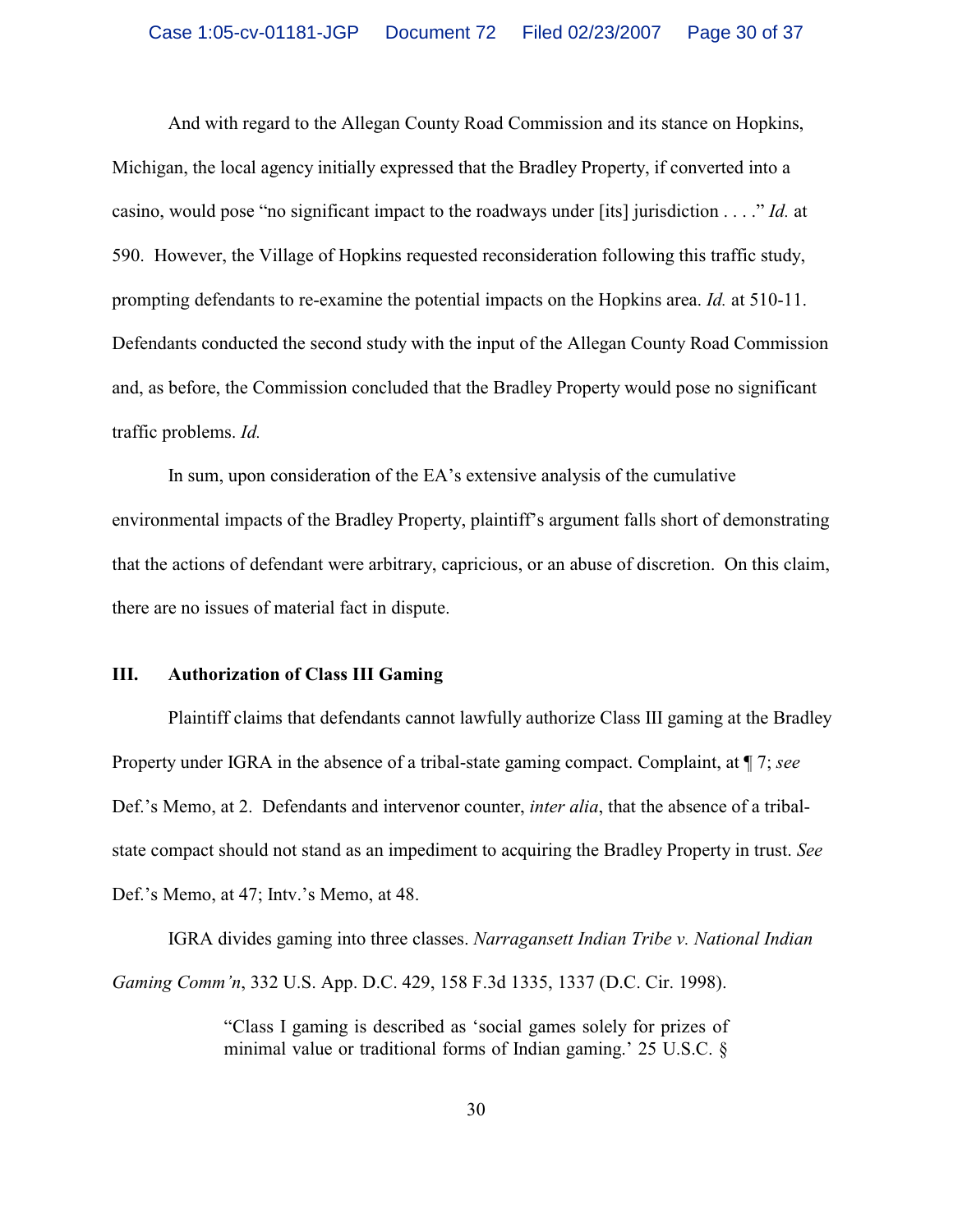2703(6). Class II gaming includes games of chance such as bingo or poker. See 25 U.S.C. § 2703(7). All other forms of gaming are listed under Class III. See 25 U.S.C. § 2703(8). Each class is progressively more regulated."

*Vending v. Nat'l Indian Gaming Comm'n*, 2001 U.S. Dist. LEXIS 26013, at \*3 n.2 (D. Fla. April 5, 2001).

With regard to Class III gaming, which is the focus of plaintiff's challenge here, IGRA permits such activities on Indian lands provided that five requirements are met." *United States v. Garrett*, 122 Fed. Appx. 628, 630 (4th Cir. 2005). Among these requirements, IGRA provides that the gaming activities must be: "conducted in conformance with a Tribal- State compact entered into by the Indian tribe and the State[.]" *Id.* (quoting 25 U.S.C.  $\S$  2710(d)(1)(C)).

Regarding IGRA and the issue of tribal-state compacts, the overwhelming weight of authority is clear: "[A]n Indian tribe may conduct [Class III] gaming activities *only* in conformance with a valid compact between the tribe and the State in which the gaming activities are located." *Seminole Tribe v. Fla.*, 517 U.S. 44, 47, 116 S. Ct. 1114 (1996) (emphasis added); *accord United States ex rel. St. Regis Mohawk Tribe v. President R.C.-St. Regis Mgmt. Co.*, 451 F.3d 44, 49 (2d Cir. 2006) ("Class III gaming is to be regulated by compacts between states and tribes."); *Du Flambeau Flambeau Band v. Norton*, 422 F.3d 490, 492-93 (7th Cir. 2005) ("The IGRA allows tribes to operate casinos on their reservations or on lands held in trust for their benefit . . . *only* if conducted pursuant to an agreement between the tribe and the state . . . ." (emphasis added)); *N. Arapaho Tribe v. Wyoming*, 389 F.3d 1308, 1310 (10th Cir. 2004) ("Under the IGRA," to engage in Class III gaming, "a tribe *must* negotiate with the state and enter into a 'tribal-state' compact . . . ." (emphasis added)); *Artichoke Joe's Cal. Grand Casino v. Norton*,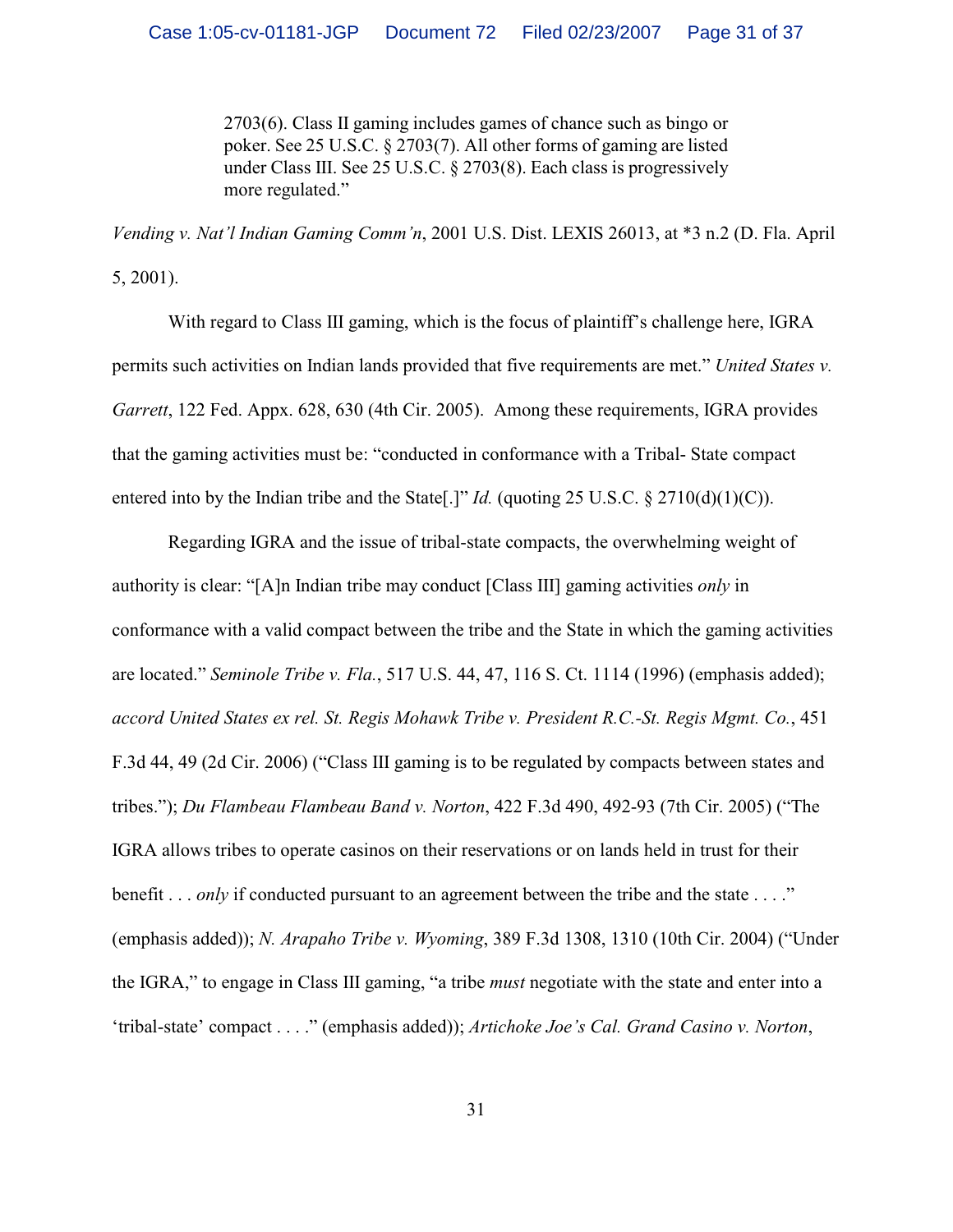353 F.3d 712, 716 (9th Cir. 2003) (discussing "IGRA's [Class III] compacting *requirement*" (emphasis added)).

However, a tribal-state compact is *not required* to engage in Class II gaming. *Seneca-Cayuga Tribe of Okla. v. Nat'l Indian Gaming Comm'n*, 327 F.3d 1019, 1023 (10th Cir. 2003) ("Class II gaming may be conducted in Indian country without a tribal-state compact." (citation omitted)); *accord Diamond Game Enters. v. Reno*, 343 U.S. App. D.C. 351, 230 F.3d 365, 367 (D.C. Cir. 2000); *United States v. Santee Sioux Tribe of Neb.*, 324 F.3d 607, 611 (8th Cir. 2003); *United States v. 103 Elec. Gambling Devices*, 223 F.3d 1091, 1094 (9th Cir. 2000).

As of the date of oral argument in this case, intervenor had not secured a tribal-state compact. Tr. Oral Arg., at 14 (admission by defendants that "there is no compact[.]"). Defendants previously attributed this fact to a vote in "the Michigan Senate [] to rescind the resolution that awarded a compact to [intervenor] . . . before the Governor was able to sign the compact." Def.'s Memo, at 10. Whatever the case, defendants recognize that Class III gaming can only be conducted on Indian land "in conformance with a Tribal-State compact." *Id*. at 9 (citing 25 U.S.C. § 2710(d)). Defendants maintain, however, that intervenor will "operate a Class II facility on the site [] if a Tribal-State compact is not negotiated and signed with the State of Michigan." Def.'s Memo, at 10. Intervenor echoed this sentiment, arguing that after defendants take the Bradley Property into trust, it "will be free to offer Class II gaming, as no compact with the state is required" under this scenario. Intv.'s Memo, at 49 (citations omitted).

Plaintiff does not dispute the substance of the counter arguments or attempt to distinguish the cases regarding Class II gaming, but has instead responded this way:

The EA fails to address what becomes of these measures now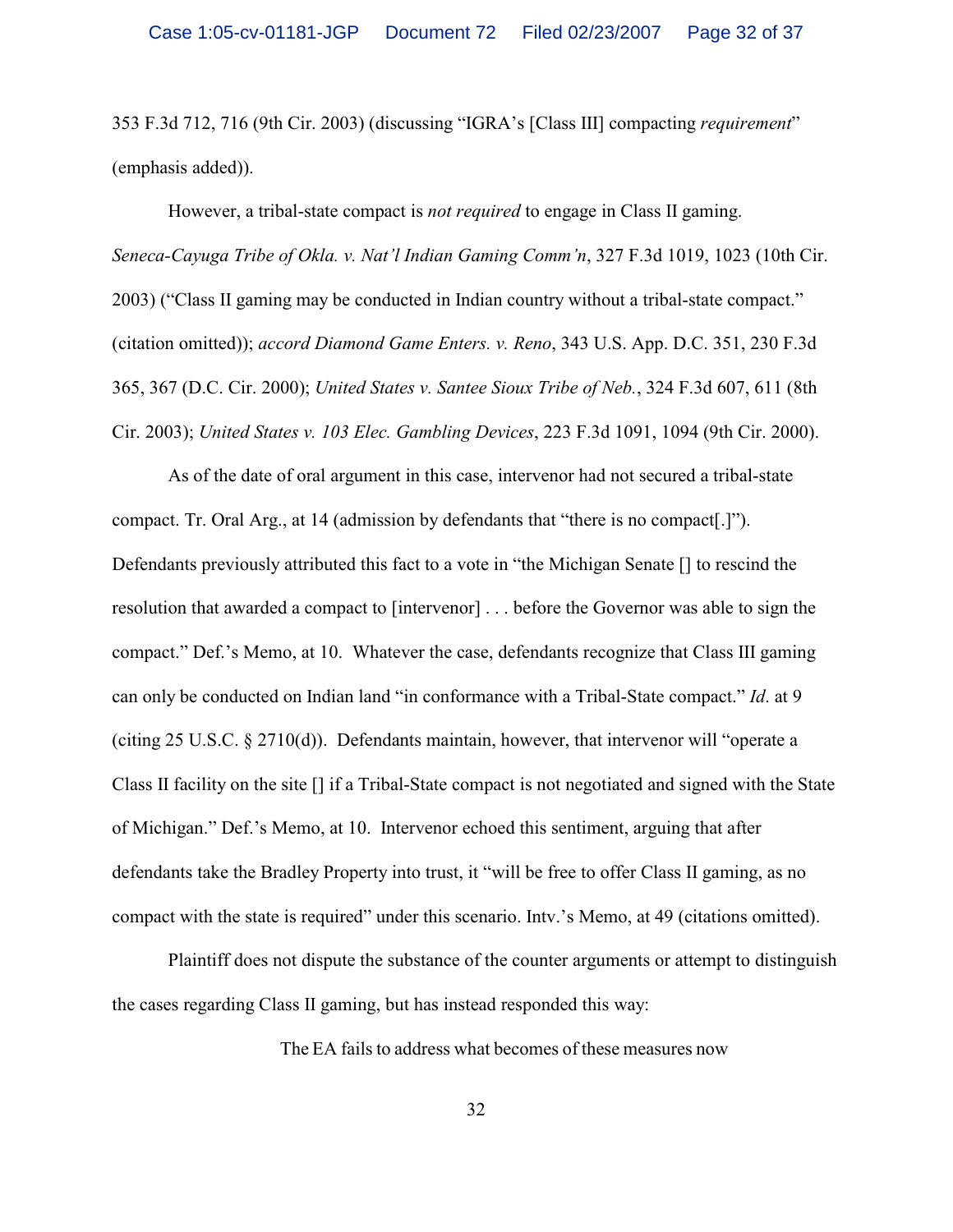that [intervenor] has no compact. Will they simply be abandoned? If not, how will they be paid for? The EA does not say, because it was written on the false assumption that [intervenor] would have a compact.

Pl.'s Opp., at 33-34.

Plaintiff's foregoing response does not aid its argument that the absence of a tribal-state compact should prevent defendants from acquiring the Bradley Property in trust. The alternative solution put forward by defendants and intervenor, which is to offer Class II gaming until the Class III gaming requirements are met, is in full compliance with IGRA. *Diamond Game Enters.*, 230 F.3d at 367. Consequently, there is no genuine issue of material fact as to the absence of a tribal-state gaming compact.

## **IV. Delegation of Legislative Authority**

Finally, the Court addresses plaintiff's argument that defendants' intent to place the Bradley Property in trust disregards the Constitution's limitation on delegated legislative power. Complaint, at  $\P$  4. More specifically, plaintiff argues that  $\S$  5 of the IRA is "a standardless" delegation of legislative authority by congress," and is therefore unconstitutional. Pl.'s Opp., at 49. Defendants and intervenor regard plaintiff's argument to be an incorrect reading of constitutional law. *See* Intv.'s Memo, at 50; Def.'s Memo, at 50.

"[D]erived from the . . . Constitution's mandate that 'all legislative Powers herein granted shall be vested in a Congress of the United States,' U.S.Const. Art I, § 1,'" the non-delegation "doctrine prohibits Congress from delegating its entire legislative power to another branch of government." *United States v. Walker*, 910 F. Supp. 837, 850 (N.D.N.Y. 1995) (citing *Mistretta v. United States*, 488 U.S. 361, 372, 109 S. Ct. 647 (1989)). Despite this constitutional mandate,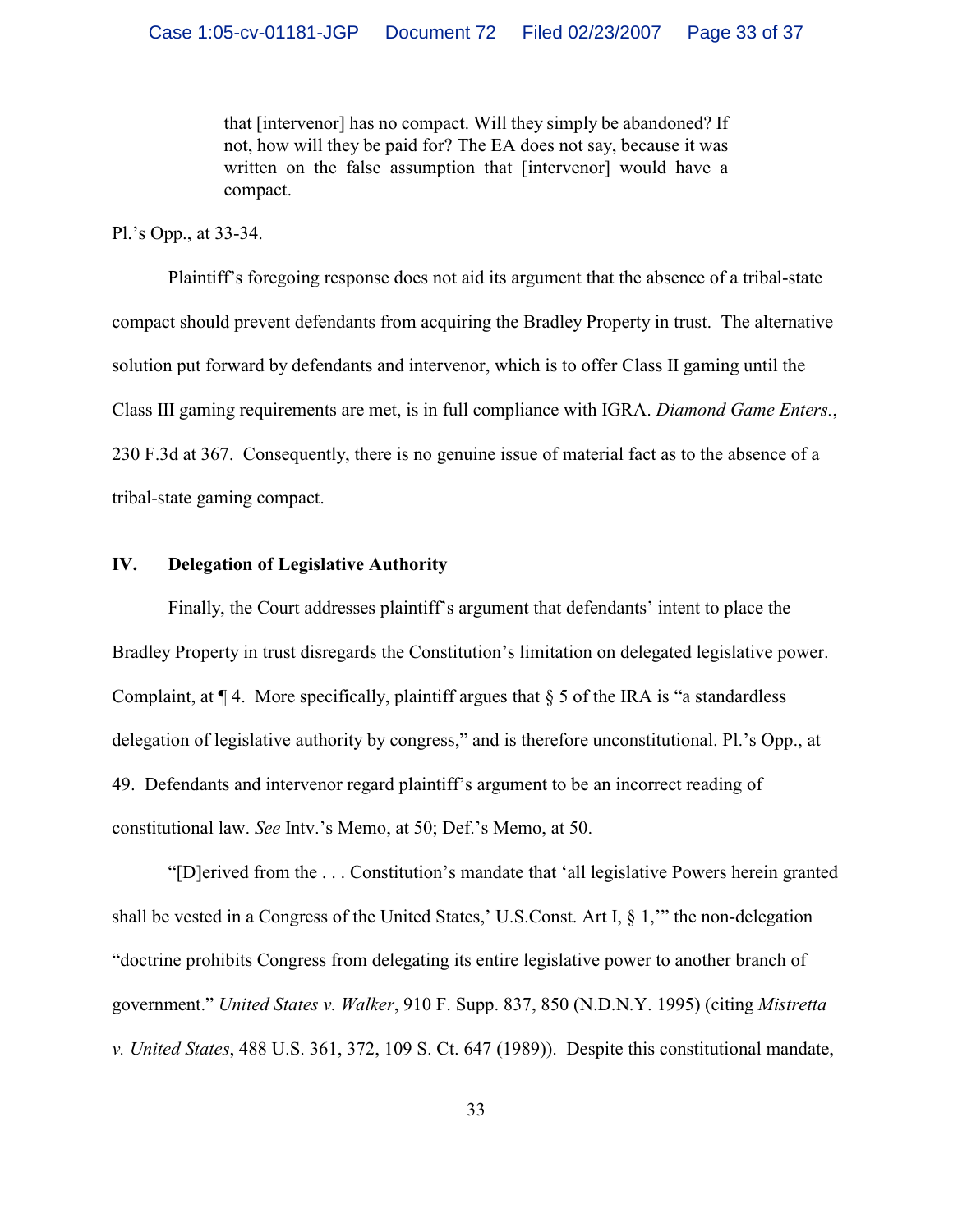the doctrine does "not prevent Congress from obtaining the assistance of the coordinate branches." *National Federation of Federal Employees v. United States*, 284 U.S. App. D.C. 295, 905 F.2d 400, 404 (D.C. Cir. 1990) (citation omitted). The Supreme Court has developed the "intelligible principle" test to determine if Congress violated the non-delegation doctrine. *Id.* The test provides that as "long as Congress '*shall lay down an intelligible principle* to which the person or body authorized to [exercise the delegated authority] is directed to conform, such legislative action is not a forbidden delegation of legislative power.'" *Id*. (quoting *J.W. Hampton, Jr. & Co. v. United States*, 276 U.S. 394, 406, 409, 48 S. Ct. 348 (1928) (other citation omitted) (emphasis and alterations in original)). The Court "has not invalidated legislation on non-delegation grounds in over fifty years." *Id*. Indeed, "[o]nly *the most extravagant delegations of authority*, those *providing no standards to constrain administrative discretion*, have been condemned . . . as unconstitutional." *Humphrey v. Baker*, 270 U.S. App. D.C. 154, 848 F.2d 211, 217 (D.C.Cir.), *cert. denied*, 488 U.S. 966, 109 S. Ct. 491 (1988) (emphasis added). Measured against the foregoing legal standard, plaintiff's argument is unpersuasive.

Preliminarily, it is important to note here that plaintiff does not argue that defendants have violated the IRA. *See* Pl.'s Opp., at 49. Rather, it is plaintiff's position that a portion of the IRA is itself unconstitutional. Complaint, at ¶ 4. Applying the "intelligible principle" test to the statute, then, the Court's task is to determine whether § 5 qualifies as a "most extravagant delegation<sup>[]</sup> of authority," "providing no standards to constrain administrative discretion . . . ." *Humphrey*, 848 F.2d at 217.

Section 5 provides the following:

The Secretary of the Interior is hereby authorized, in his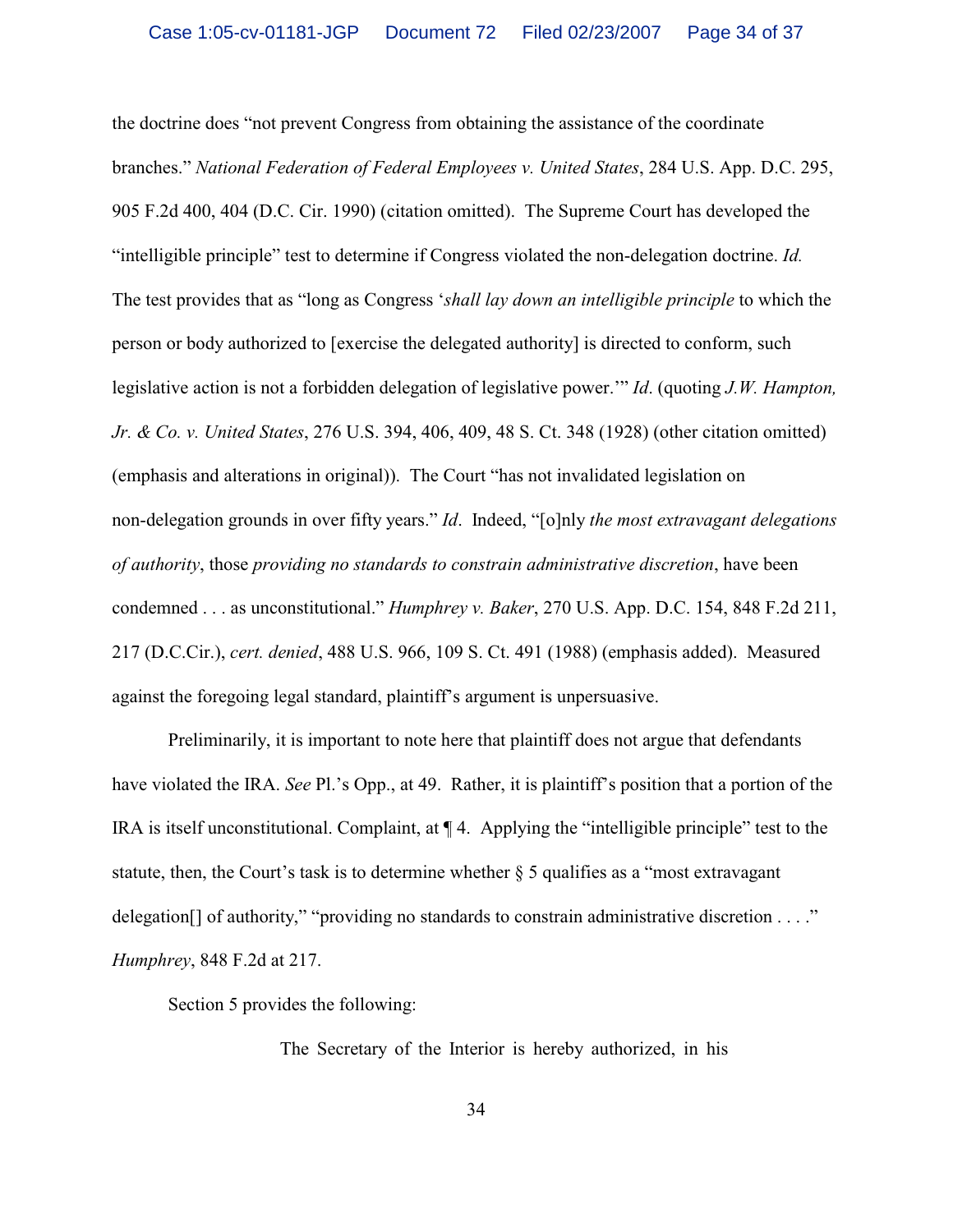discretion, to acquire through purchase, relinquishment, gift, exchange, or assignment, any interest in lands, water rights, or surface rights to lands, within or without existing reservations, including trust or otherwise restricted allotments whether the allottee be living or deceased, for the purpose of providing land for Indians.

25 U.S.C. § 465.

The statute cannot be read in isolation – as plaintiff has done – because it works in conjunction with administrative regulations to provide the standards for the administrative exercise of discretion. *United States v. Roberts*, 185 F.3d 1125, 1136 (10th Cir. 1999). In other words, while § 5 "authorizes the Secretary to take certain lands into trust for the benefit of an Indian tribe[,]" "[t]he *procedures governing the Secretary's exercise of discretion in this regard* are set forth in Department of Interior regulations." *Connecticut ex rel. Blumenthal v. United States DOI*, 228 F.3d 82, 85 (2d Cir. 2000) (citing 25 U.S.C. § 465; 25 C.F.R. § 151) (other citations omitted) (emphasis added)). This is apparent from a plain language reading of the notes to § 5, which state that the statute "is implemented by the BIA in its regulations concerning '*land acquisitions*' . . . ." *McAlpine v. United States*, 112 F.3d 1429, 1431 (10th Cir. 1997) (citing 25 C.F.R. § 151) (emphasis added).

"In evaluating requests to acquire land in trust status, the regulations provide that the Secretary, or his or her authorized representative, *shall consider*" the factors below:

> (a) The existence of statutory authority for the acquisition and any limitations contained in such authority;

- (b) The need of the individual Indian or the tribe for additional land;
- (c) The purpose for which the land will be used;
- (d) If the land is to be acquired for an individual Indian, the amount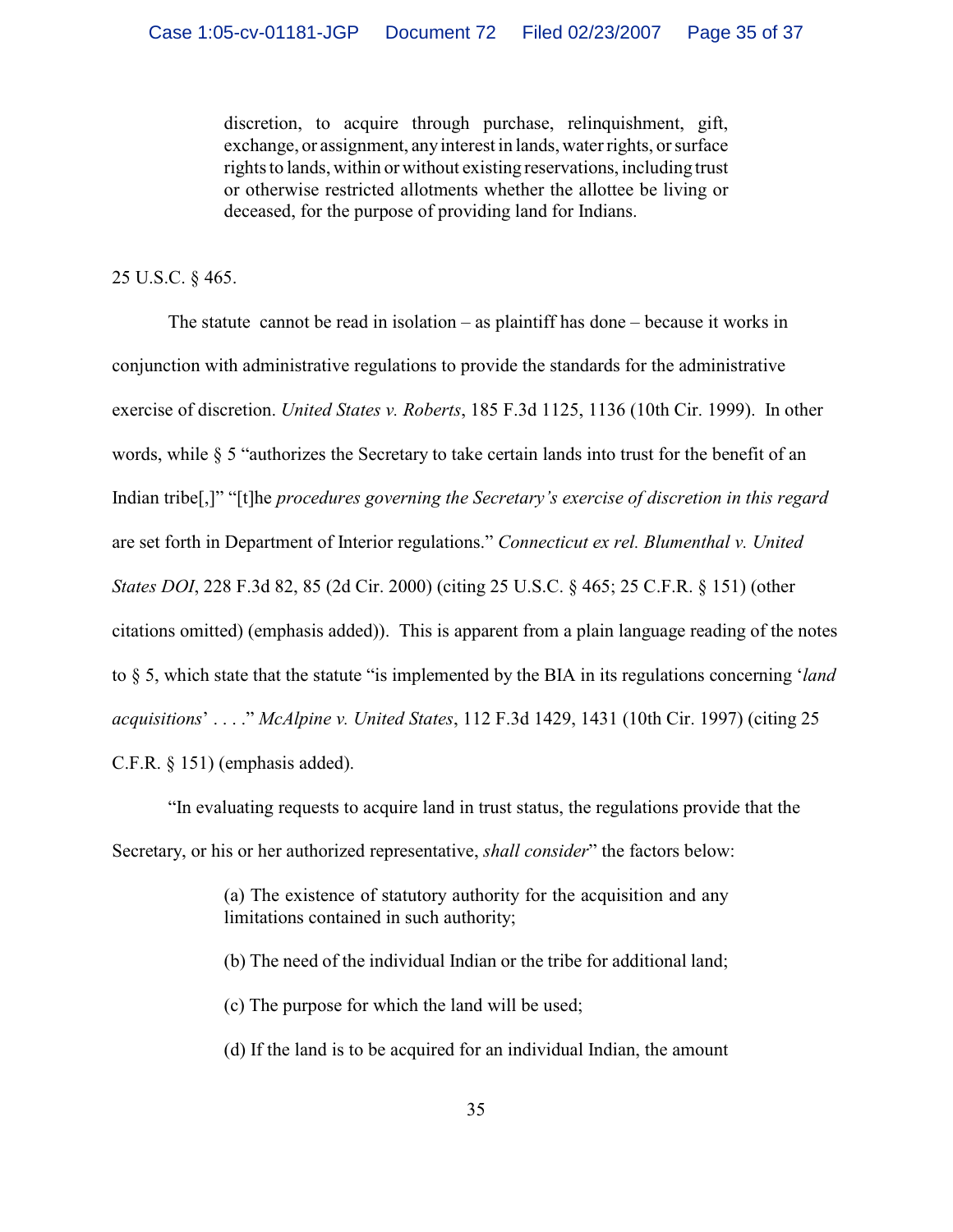of trust or restricted land already owned by or for that individual and the degree to which he needs assistance in handling his affairs,

(e) If the land to be acquired is in unrestricted fee status, the impact on the State and its political subdivisions resulting from the removal of the land from the tax rolls;

(f) Jurisdictional problems and potential conflicts of land use which may arise; and

(g) If the land to be acquired is in fee status, whether the Bureau of Indian Affairs is equipped to discharge the additional responsibilities resulting from the acquisition of the land in trust status.

*Id.* at 1432 (citation omitted) (emphasis added). Further, "[i]n the event that the Secretary determines that a request should be denied, the regulations *require* the Secretary to inform the applicant as to the reasons *in writing* and notify him or her of the *right to appeal this decision* ...." *Id.* (citation omitted) (emphasis added).

Clearly, not only does the preceding regulatory scheme, which the agency is obliged to follow pursuant to § 5, "require" the Secretary to consider a host of enumerated factors, *id.* at 1431, it also provides for written decisions when applications are denied and appellate review of those decisions. 25 C.F.R.  $\S$  151.10-11. The Court therefore concludes that in enacting  $\S$  5, "Congress clearly delineate[d] the general policy, the public agency which is to apply it, and the boundaries of this delegated authority." *Mistretta*, 488 U.S. at 372 (citations and internal quotation marks omitted).<sup>18</sup>

Accordingly, plaintiff's claim that  $\S$  5 of the IRA violates the non-delegation doctrine

<sup>&</sup>lt;sup>18</sup> Cf. TOMAC, 433 F.3d at 867 ("We categorically reject the suggestion that the Secretary has been given no direction as to where she is to take land into trust for the Tribe. It is obvious here that the Secretary's delegated authority . . . is cabined by 'intelligible principles' delineating both the area in and the purpose for which the land should be purchased. We therefore find that Congress's delegation to the agency was lawful.").